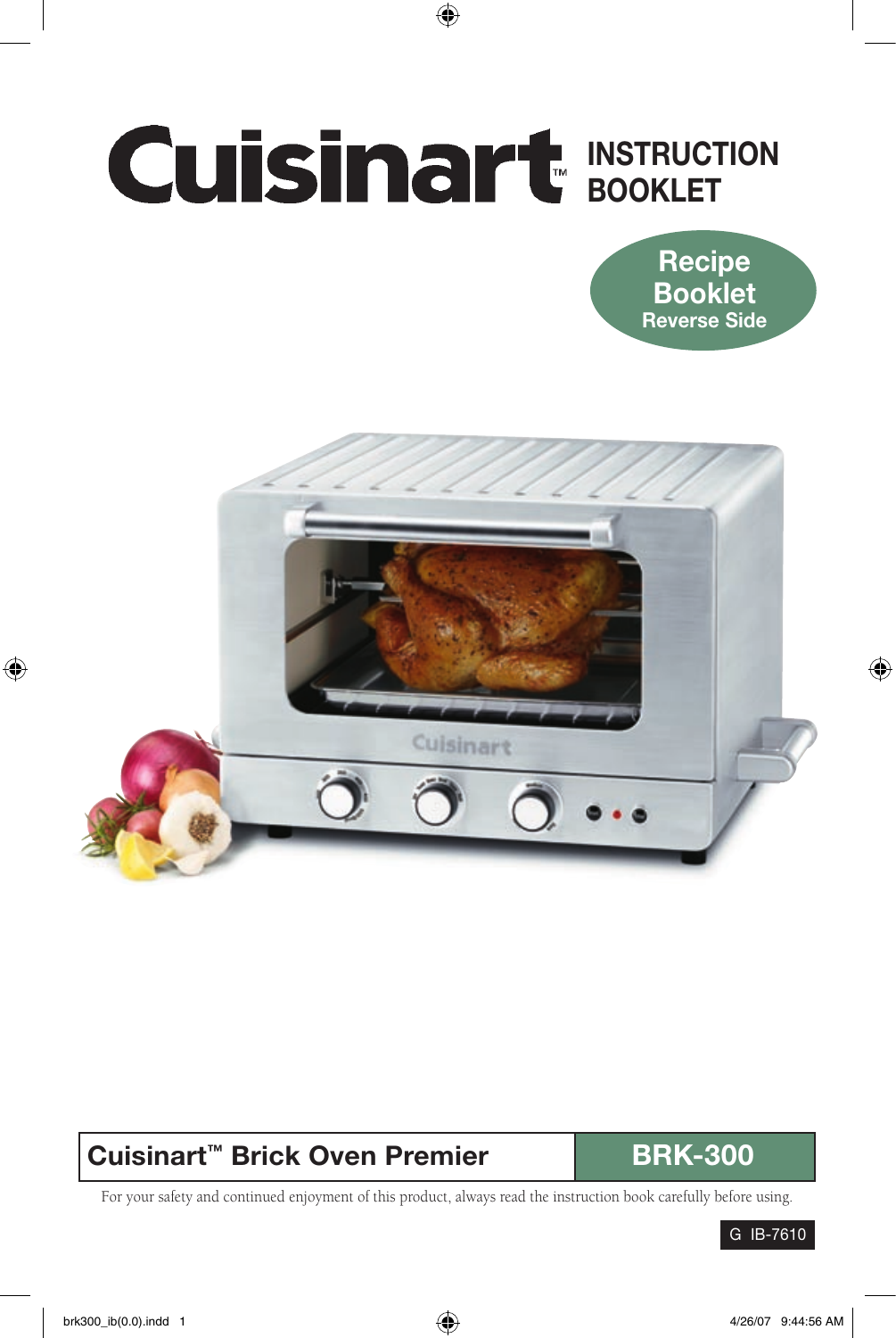# IMPORTANT **SAFEGUARDS**

When using electrical appliances, basic safety precautions should always be followed including the following:

- 1. Read all instructions before using the appliance.
- 2. Do not touch hot surfaces. Use handles.
- 3. To protect against electrical shock, do not place any part of the Cuisinart™ Brick Oven & Rotisserie in water or other liquid. See instructions for cleaning.
- 4. This appliance should not be used by or near children, or individuals with certain disabilities.
- 5. Unplug from outlet when not in use and before cleaning. Allow to cool before cleaning or handling.
- 6. Do not operate any appliance with a damaged cord or plug or after the appliance has malfunctioned or has been dropped or damaged in any way or is not operating properly. Return the brick oven to the store or retailer where purchased for examination or repair.
- 7. The use of accessory attachments not recommended by Cuisinart may cause injury.
- 8. Do not use outdoors.
- 9. Do not let cord hang over the edge of the table or countertop where it could be pulled on inadvertently by children or pets, or touch hot surfaces, which could damage the cord.
- 10. Do not place brick oven on or near a hot gas or electric burner or in a heated oven.
- 11. Do not use this brick oven for anything other than its intended purpose.
- 12. Extreme caution should be exercised when using containers constructed of materials other than metal or glass in the brick oven.
- 13. To avoid burns, use extreme caution when removing the tray or disposing of hot grease.
- 14. When not in use, always unplug the unit. Do not store any materials other than manufacturer's recommended accessories in this oven.
- 15. Do not place any of the following materials in the oven: paper, cardboard, plastic or similar products.
- 16. Do not cover crumb tray or any part of the oven with metal foil. This will cause overheating of the oven. You can line the baking pan with foil and place it in the bottom back position to catch drips. Be sure to monitor it carefully.
- 17. Oversize foods, metal foil packages and utensils must not be inserted in the brick oven as they may involve a risk of fire or electric shock.
- 18. A fire may occur if the brick oven is covered or touching flammable materials such as curtains, draperies and walls when in operation. Do not store any items on top of the appliance when in operation. Do not operate under wall cabinets.
- 19. Do not clean with metal scouring pads. Pieces can break off the pad and touch electrical parts, involving a risk of electric shock.
- 20. Do not attempt to dislodge food when the brick oven is plugged into an electrical outlet.
- 21. Warning: To avoid possibility of fire, NEVER leave the brick oven unattended during use.
- 22. Use recommended temperature settings for baking and roasting.
- 23. Do not rest cooking utensils or baking dishes on glass door.
- 24. Turn the function dial to the off position to turn off brick oven.

# SAVE THESE **INSTRUCTIONS**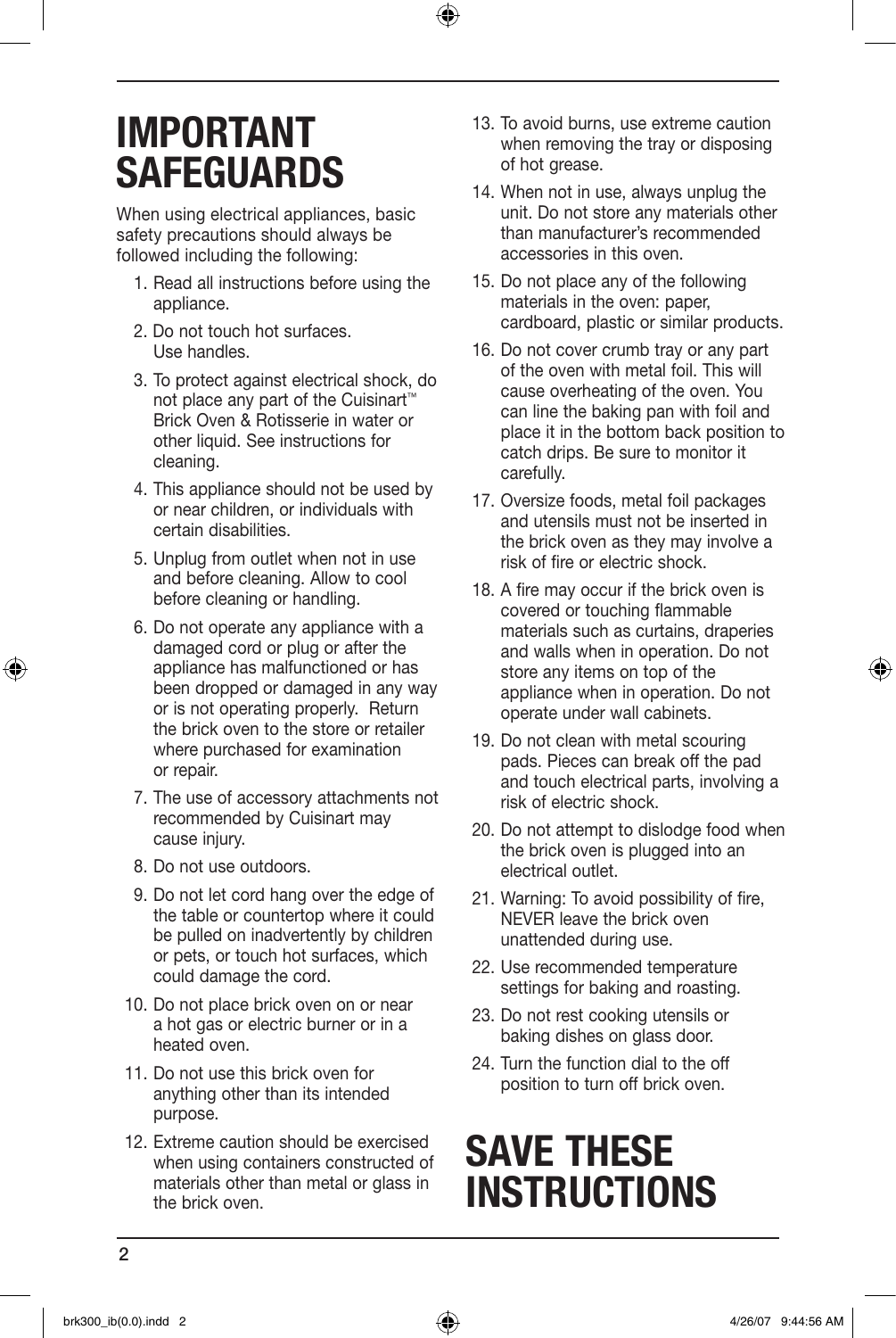# FOR HOUSEHOLD USE ONLY

## SPECIAL CORD SET **INSTRUCTIONS**

A short power supply cord is provided to reduce the risks resulting from becoming entangled in or tripping over a longer cord.

Longer extension cords are available and may be used if care is exercised in their use.

If a long extension cord is used, the marked electrical rating of the extension cord must be at least as great as the electrical rating of the appliance, and the longer cord should be arranged so that it will not drape over the counter top or tabletop where it can be tripped over or pulled on by children.

## **NOTICE**

This appliance has a polarized plug (one blade is wider than the other). As a safety feature, this plug will fit in a polarized outlet only one way. If the plug does not fit fully in the outlet, reverse the plug. If it still does not fit, contact a qualified electrician. Do not attempt to defeat this safety feature.

## **CONTENTS**

| Special Cord Set Instructions  3 |  |
|----------------------------------|--|
|                                  |  |
|                                  |  |
|                                  |  |
|                                  |  |
|                                  |  |
|                                  |  |
|                                  |  |

## INTRODUCTION

Get ready to enjoy all the benefits of a real brick oven right at home! Bread and pizza crusts will be lighter and crispier, chickens will roast to a perfect golden brown, and your pies will be the talk of the town! Cuisinart lets you decide which method to use in cooking family favorites or company cuisine. We've even included some of our favorite brick oven recipes in case you run out of your own. Have fun savoring even *more* of the good life, with Cuisinart!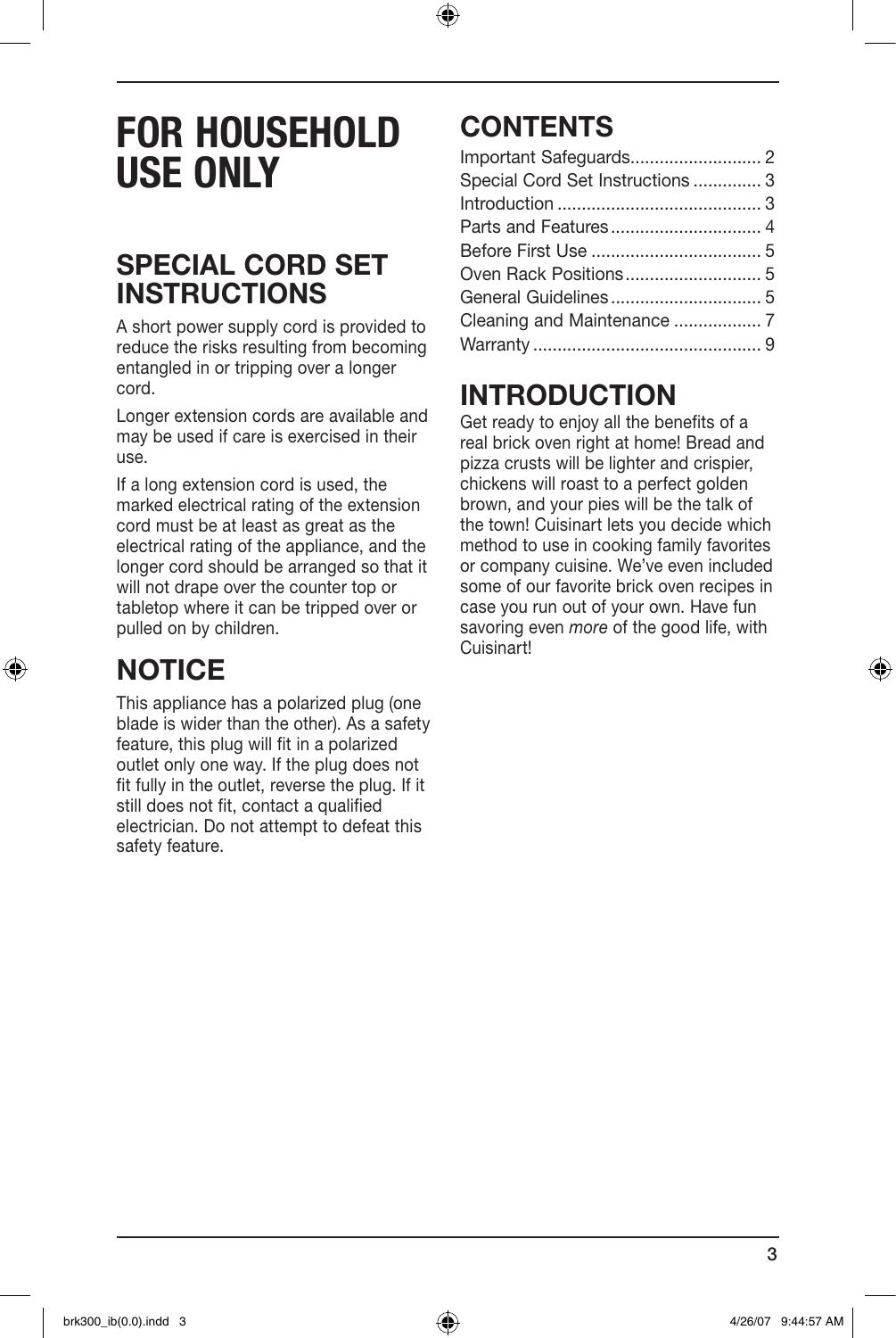## PARTS AND FEATURES



#### 1. Temperature Dial

Select desired temperature for the baking, broiling, convection bake or rotisserie.

2. Function Dial

Select cooking method – Toast, Bake, Broil, Convection Bake or Rotisserie.

#### 3. Toast Shade Dial

Select the desired toast shade – light, medium or dark.

- 4. Toasting Start Button Push button to start toasting.
- 5. Toasting Stop Button Push button to stop toasting in midcycle and shut off oven.

#### 6. Oven On Indicator

Indicator light will remain lit when oven is in use.

7. Oven Racks (only one is shown) There are two oven racks and two different levels for each rack.

Select the best position for the food

in relation to the heating element.

 The top rack has a 50% stop feature so the rack stops halfway out of the oven. It can be removed by lifting the front of the rack and sliding it out.

#### 8. Rotisserie Skewers and Rotisserie Fork

The rotisserie skewers are used to secure the food and to place the food into position in the oven to rotate freely for the rotisserie function.

#### 9. Rotisserie Sockets (not shown)

The rotisserie sockets are located on the left and right wall in the center of the oven and hold the skewers.

#### 10. Rotisserie Lift Handle

Makes removing the hot rotisserie skewers and cooked food safe and easy. Slips into skewer to remove it from sockets and lift it out of oven.

11. Slide-out Crumb Tray (not shown) Slides out from back of the brick oven for easy cleaning.

#### 12. Cord Storage (not shown)

Takes up excess cord and keeps countertop neat.

#### 13. Easy-Clean Interior (not shown) To clean the bricks lining the sides of the oven, use a clean, damp cloth. Over time the stone will darken, which is part of its natural seasoning process. It will not affect cooking performance nor taste of food. Where there are no bricks, the walls are coated with a nonstick interior.

#### 14. Baking Tray/Drip Tray with Broiling Pan

A baking tray/drip tray is included for your convenience. A broiling pan is also included for use when broiling. The broiling pan has two positions to accommodate a variety of meats, poultry and fish (see Oven Rack Positions, page 5).

#### 15. Baking Stone

To achieve best results when baking bread, pizza and pie crusts, a baking stone is included. The stone absorbs excess moisture and distributes heat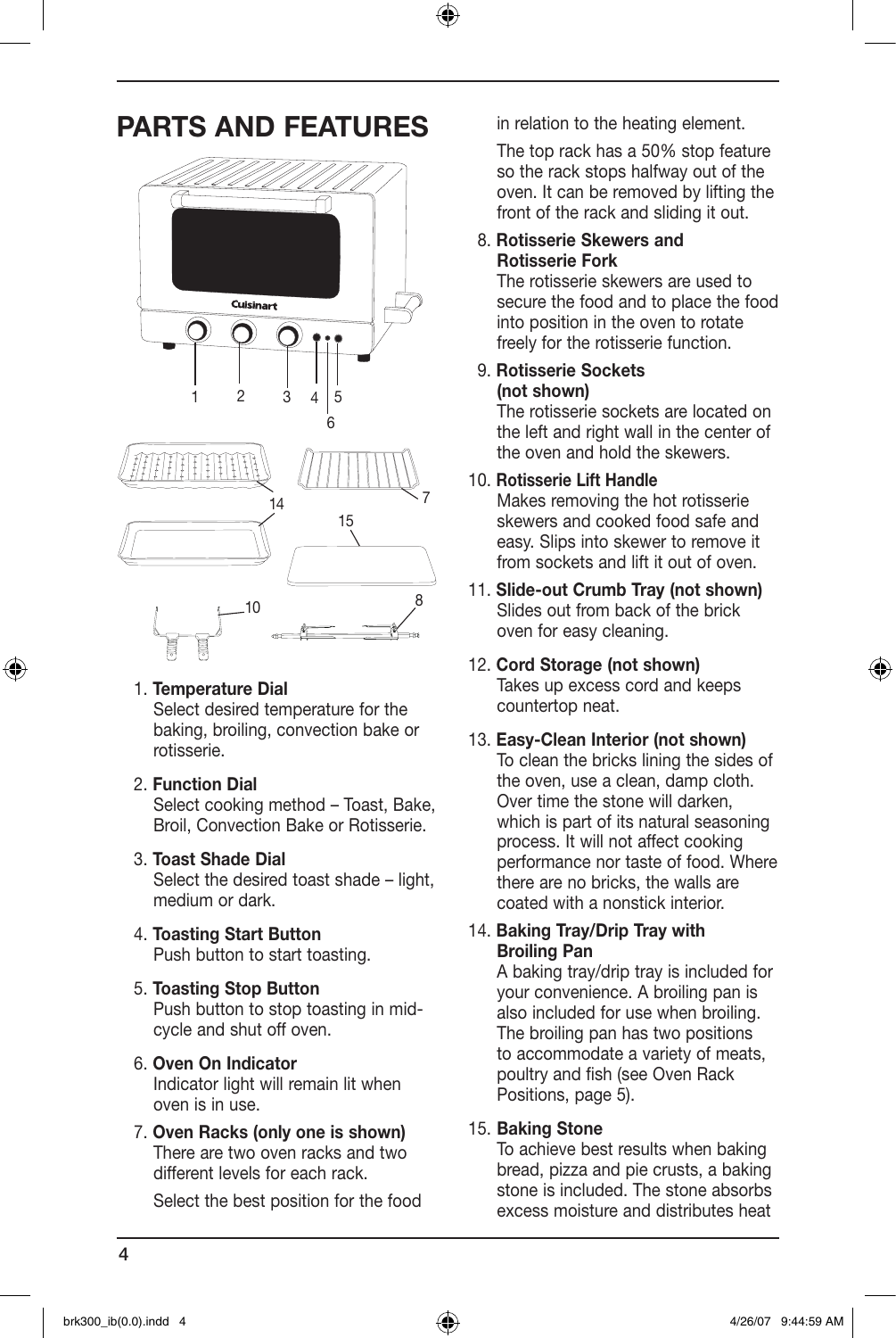evenly while it helps to make the crust light and crispy. It fits on the rack to slide in and out of the oven easily.

## BEFORE THE FIRST USE

Place your oven on a flat surface.

Before using your oven, move it two to four inches away from the wall and from any objects on the countertop. Do not use on heat-sensitive surface.

#### OBJECTS SHOULD NOT BE STORED ON THE TOP OF THE OVEN. IF THEY ARE, REMOVE ALL OBJECTS BEFORE YOU TURN ON YOUR OVEN. THE EXTERIOR WALLS GET VERY HOT WHEN IN USE. KEEP OUT OF REACH OF CHILDREN.

Unwind the power cord. Check that the crumb tray is in place and that there is nothing in the oven. Plug power cord into the wall outlet.

## Oven rack positions



#### GENERAL GUIDELINES **BAKING**

The baking function can be used as you would normally use your kitchen oven for roasting meats, including chicken, or baking cakes, cookies and more.

Your brick oven is equipped with two oven racks and rack positions. The racks can be easily removed and arranged at

various levels. For best results with conventional baking, do not use more than one rack at a time.

To bake, turn the temperature dial to the desired temperature and turn function dial to bake position. Make sure oven rack is in position B – see rack position diagram above. The oven indicator light will turn on. Preheat oven for five to ten minutes (time will vary depending upon desired temperature); then begin to bake.

#### Baking Stone

To bake with the baking stone, preheat the oven with the stone for 30 minutes. Use the baking stone when baking bread, pizza dough, pies and tarts; use whenever you want a firm, crispy bottom on your baked goods.

#### Convection Baking

Convection baking/roasting uses a fan to circulate heated air around food as it cooks.

The convection/bake function can be used for all the same functions as conventional bake or roast, but will cook faster and more efficiently. With convection baking the key is the airflow, so it is important to use the right cooking pan and place it in the oven as directed in the rack position diagram.

For best results use cookie sheets with no sides and baking dishes, baking stones and roasting pans with very low sides to let maximum airflow reach food. For the same reason, do not cover foods while cooking.

Most baking recipes recommend reducing temperatures by 25 degrees when using the convection feature. Always check for doneness 10 minutes before suggested cooking time.

For roasting larger items such as poultry or roasts, use the recommended temperature but reduced cooking time. Start checking progress 20 to 30 minutes before end-cook time.

To convection bake: Turn the temperature dial to desired temperature and turn function dial to convection/bake position.

If food might drip, place the baking tray on the rack below the rack that the food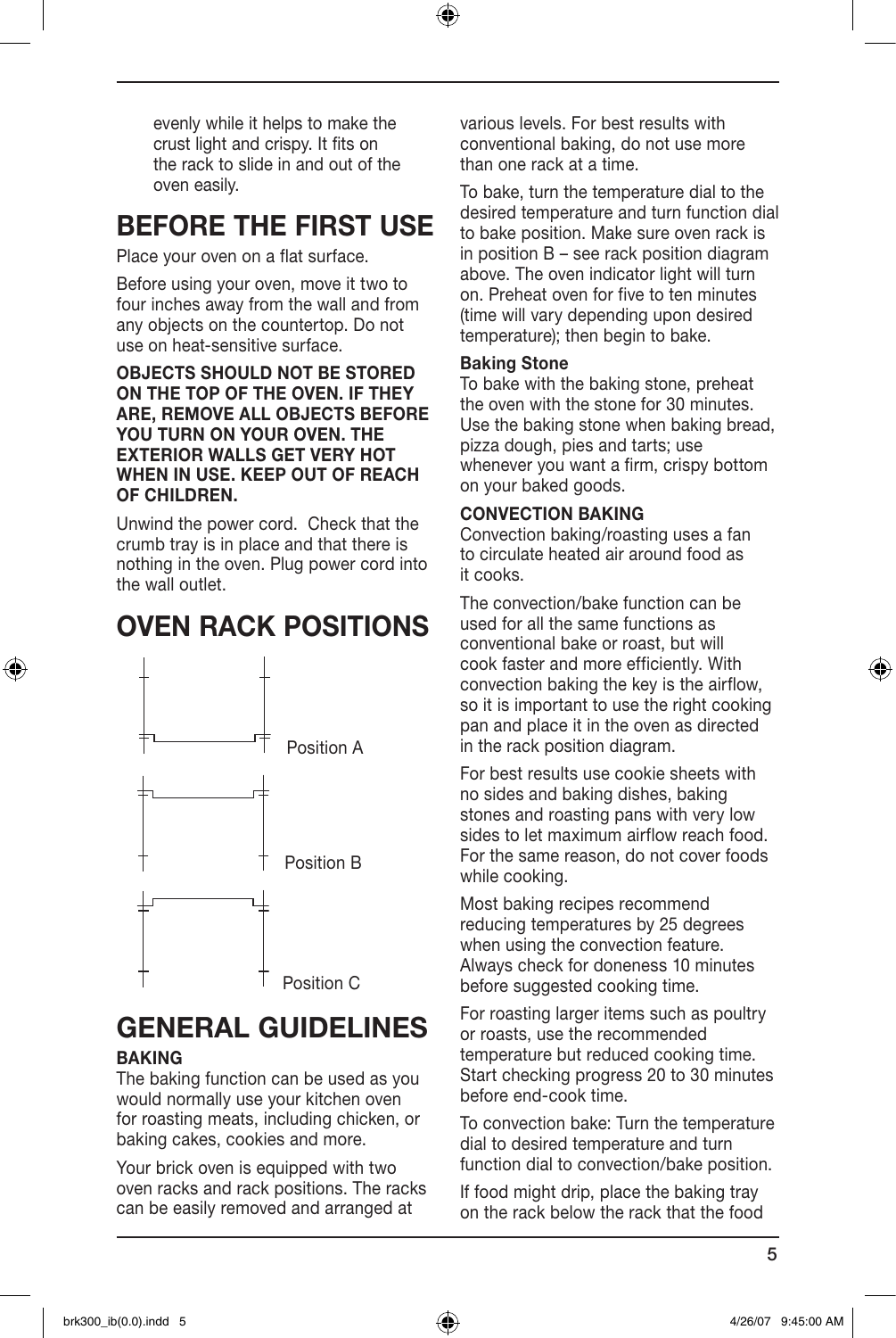is on. Tray will catch drips and more airflow will reach food.

When using the baking tray in the bottom rack position, center it so air flows in back, as well as front of oven.

#### BROILING

The broiling function can be used for beef, chicken, pork, fish and more. It also can be used to top-brown casseroles and gratins. Use caution while broiling: Aluminum foil is not recommended for covering the broiling pan when broiling, because it will cover the holes in the drip tray. When broiling fatty foods, grease will accumulate and may cause a fire.

There are two positions for the broiling pan and drip tray to accommodate a variety of thicknesses of foods to be broiled (positions A and B). Also, the oven rack can be turned up or down (position C) depending on the thickness of the food being broiled. In most cases the oven rack should be in the higher position.

To broil, set temperature and function dials to broil. Preheat oven for five minutes with door closed. After the five minute preheat period, place the broiling pan in the oven. Always leave the door ajar when broiling.

To stop broil operation: turn function dial to off position.

NOTE: Never use glass oven dishes to broil.

#### **TOASTING**

For even toasting, always have the rack in rack position B, indicated in the rack position diagram above. Always center your item/items in the middle of the rack.

To toast, make sure the oven rack is in position B as indicated in the diagram on page 5. If toasting two items center them in the middle of the rack. Four items should be evenly spaced – two in front, two in back. Six items – three in front, three in back. Door should be closed.

#### Browning Selection

Set function dial to toast. Turn toast shade dial to desired browning setting. Press start button to begin toasting.

#### Stop Toasting

When the toasting cycle is finished, the

oven will beep and turn off. If you wish to stop the toasting cycle before it is finished, simply press the stop button. The toaster oven broiler will cancel your toast cycle.

#### Important Notes on Toasting

The oven rack must be in position B as indicated in the rack position diagram on page 5.

WARNING: Placing the rack in the bottom position or in the top position with the rack upward while toasting may result in a fire. Refer to rack position diagram for proper use.

#### **ROTISSERIE**

When using the rotisserie function, it is helpful to line the baking tray with foil and place it in the bottom back position to catch drips. Start the rotisserie in a cold oven.

When using the rotisserie function, items should not exceed 4 lbs.

To ensure even cooking, firmly tie meat and poultry with butcher's twine or string before securing to rotisserie skewers.

For crispy skin, leave door ajar for the last 15 minutes of cooking time.

To use the rotisserie function properly, please follow the diagrams below:

#### Trussing a Chicken/Using the Rotisserie

- 1. Use a string that is about 4 to 5 times the length of the chicken.
- 2. Place the middle of the string under the tail. Wrap the string around the tail.
- 3. Wrap each of the strings around the end of each drumstick.
- 4. Pull to draw the legs together, crossing strings over each other again.





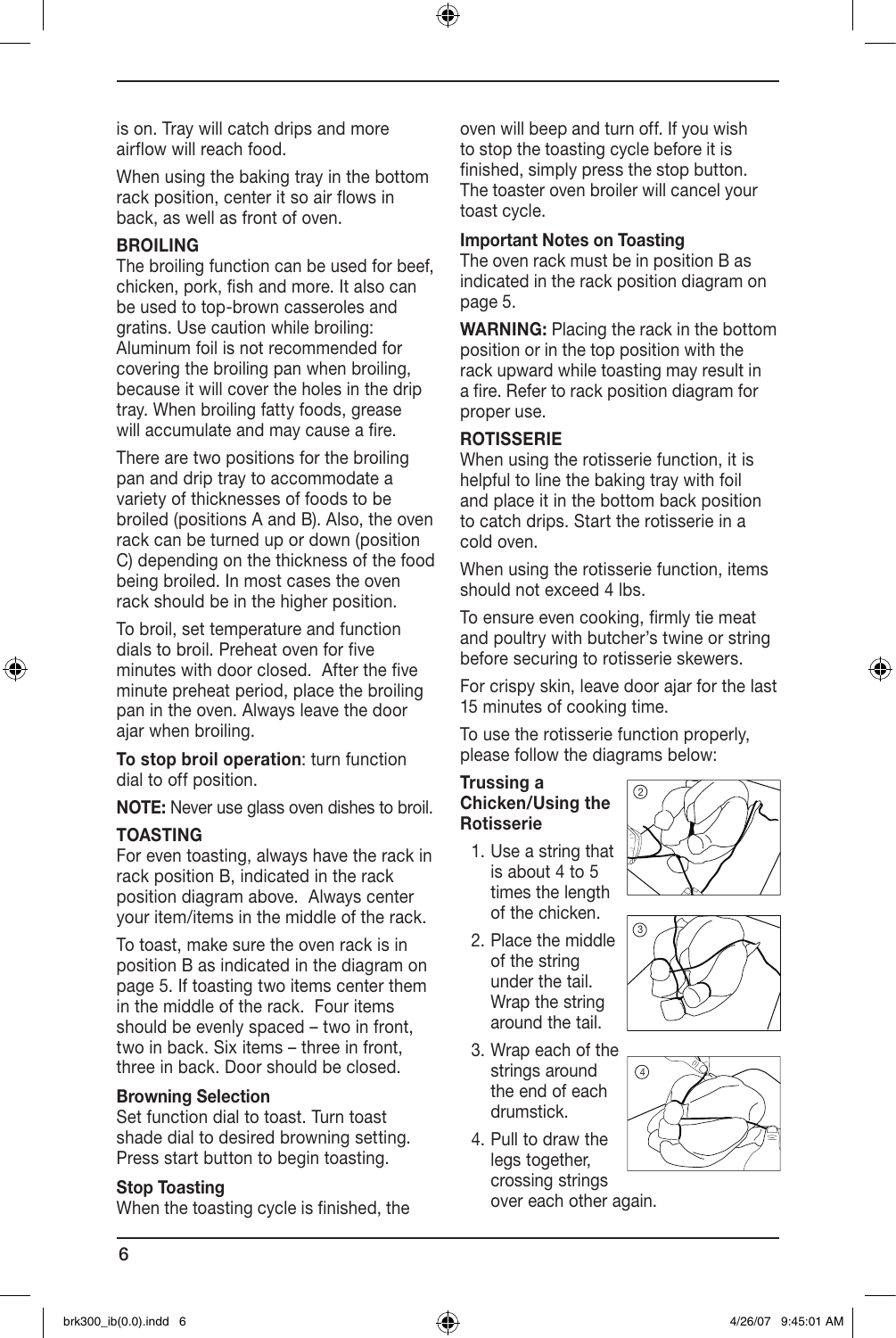- 5. Turn the chicken over and tie the string across the wings to hold the wings in place. Trim ends of string if necessary.
- 6. Place the rotisserie skewer through the center of the roast or chicken.
- 7. Insert the rotisserie forks on either side of the roast or chicken and secure with the rotisserie screws to hold the roast or chicken firmly in place.
- 8. Place the assembled rotisserie in the cold oven. Secure the skewered roast or

5 6





chicken into the rotisserie sockets.

- 9. Set the function to Rotisserie.
- 10. Set the temperature as specified in recipe.
- 11. Cook according to instructions.
- 12. To remove cooked food: Using the rotisserie lift handle, hook the grips on the skewer and carefully lift food out of the oven. Always use a potholder or oven mitt when removing hot food from oven.

Note: The ends of the rotisserie skewers are marked with L for left side and R for right side of oven. Use this as a guide for inserting the assembled rotisserie into the sockets.

#### Turning off the brick oven

Turn the function dial to off. The indicator light will turn off.

## CLEANING AND MAINTENANCE

- 1. Always allow the oven to cool completely before cleaning.
- 2. Always unplug the oven from the electrical outlet before cleaning.
- 3. Do not use abrasive cleansers, as they will damage the finish. Simply wipe the exterior with a clean damp cloth and dry thoroughly. Apply the cleansing agent to a cloth, not to the toaster oven, before cleaning.
- 4. Where there are no bricks, the walls are coated with a nonstick interior. To clean interior walls, use a damp cloth and a mild liquid soap solution or a spray solution on a sponge. Never use harsh abrasives or corrosive products. These could damage the oven surface. Never use metal scouring pads, etc. on interior of oven. DO NOT USE A SOAP SOLUTION TO CLEAN THE BRICKS ATTACHED TO THE SIDES.
- 5. To remove crumbs, slide out the crumb tray and discard crumbs. Wipe clean and replace. Crumb tray is dishwasher-safe. To remove bakedon grease, soak the tray in hot sudsy water or use nonabrasive cleaners. Never operate the oven without the crumb tray in place.
- 6. Wire rack, broiling pan and baking/ drip tray are dishwasher-safe. If heavily soiled, soak in hot sudsy water or use a nylon scouring pad or nylon brush.

Never wrap the cord around the outside of the oven. Use the cord storage cleats on the back of the oven.

#### To clean the baking stone

The baking stone is oven and freezer safe; however, to prevent cracking it, do not subject the stone to extreme temperature variations such as from freezer directly to oven, or from oven to cold water.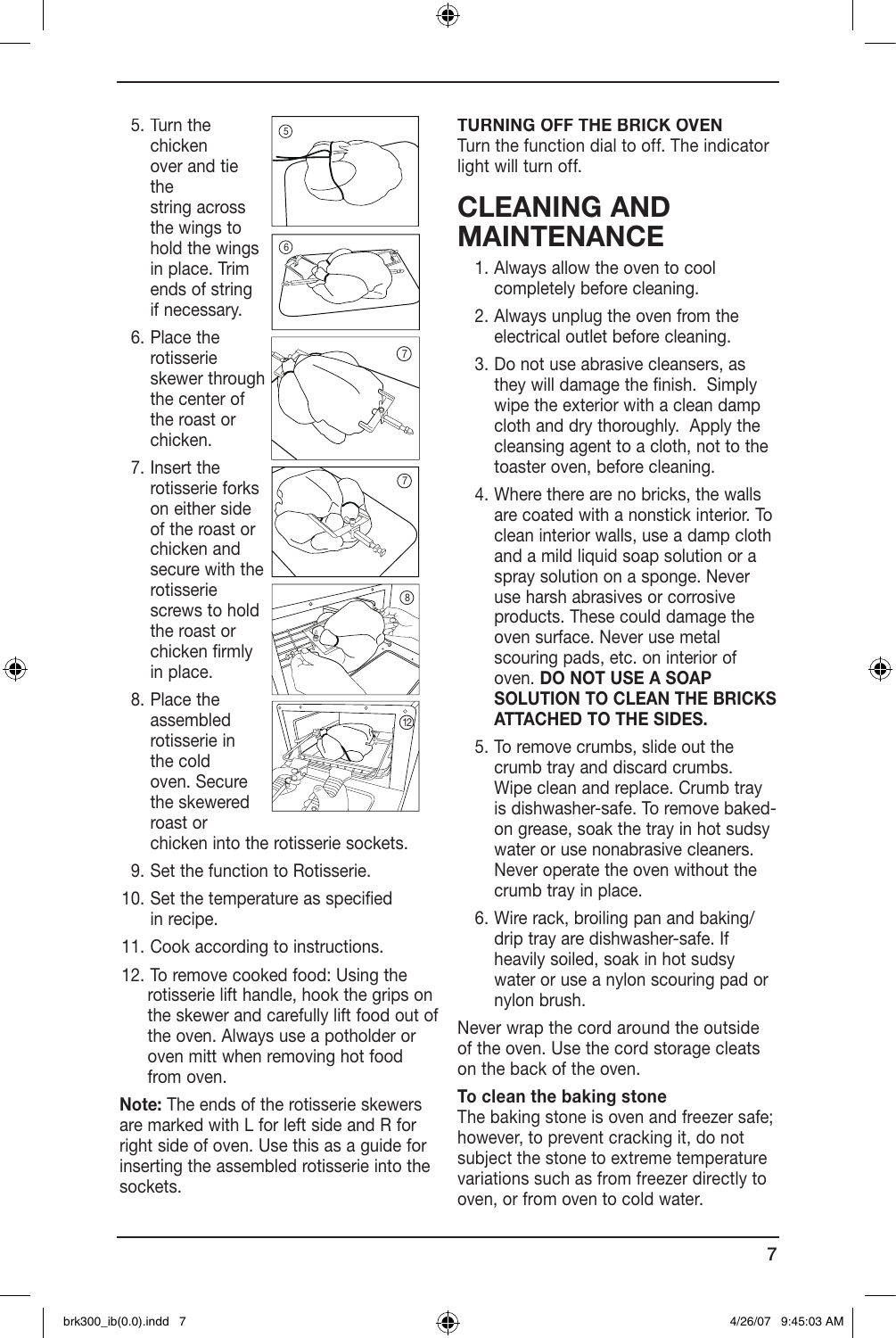Do not use the stone on an open flame.

Allow the stone to cool before cleaning. To remove baked-on foods, scrape with

a wooden or plastic spatula and rinse in warm water. Do not soak or clean in dishwasher or wash with detergent or soapy water; the stone may absorb the taste and smell of the detergent. Let the stone air-dry completely before your next use.

Your baking stone will darken and retain some staining with continued use over time. This is normal and part of the stone's natural seasoning process; it will not affect its cooking performance nor affect the taste of the food.

#### Important

After cooking greasy foods and after your oven has cooled, always clean top interior of oven. If this is done on a regular basis, your oven will perform like new.

All of our recipes have been tested in our kitchen and especially developed to work in the Cuisinart™ Brick Oven Premier. These mouth-watering recipes are just a sampling of what the Cuisinart<sup>™</sup> Brick Oven Premier can do.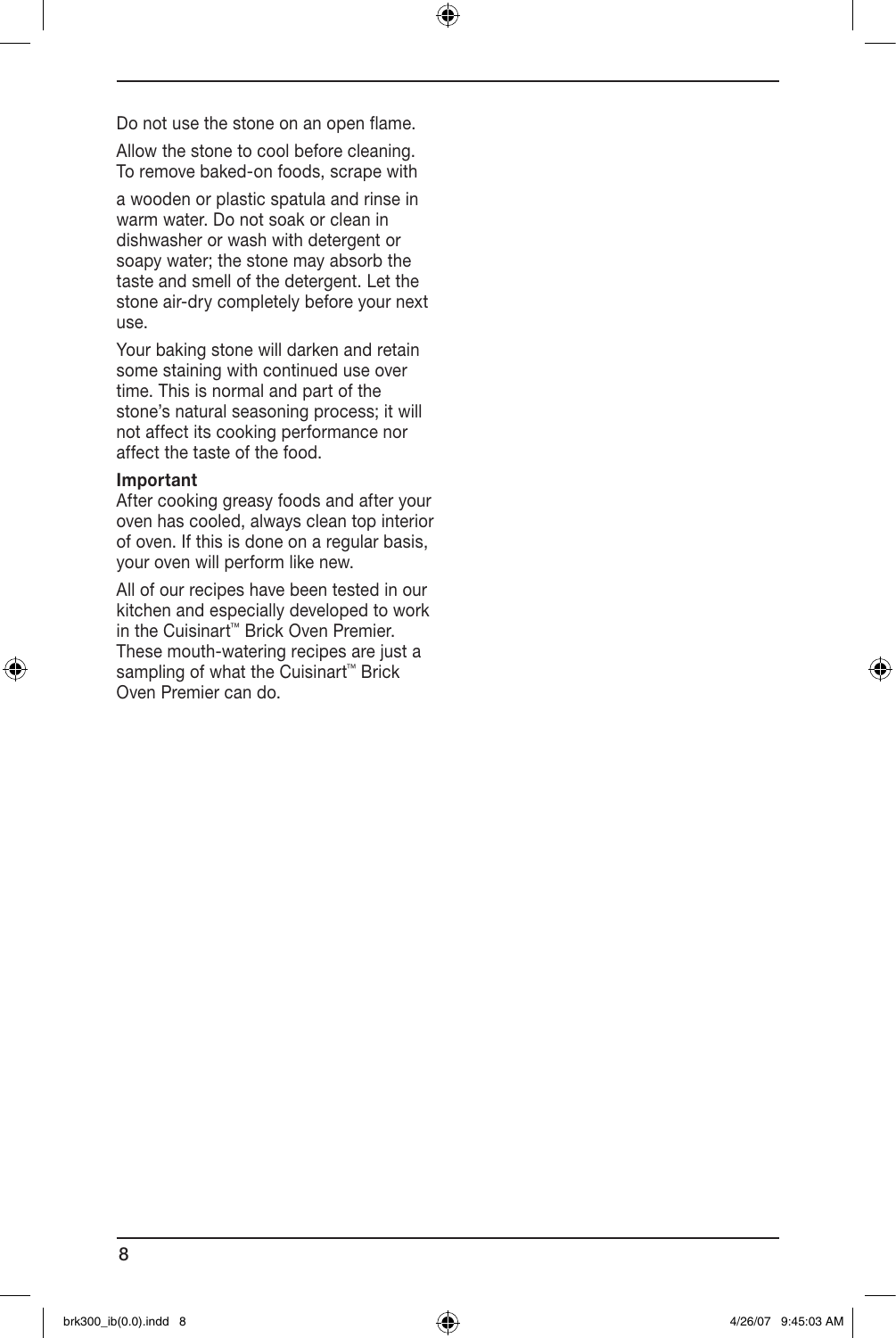### **WARRANTY** Limited Three-Year **WARRANTY**

This warranty is available to consumers only. You are a consumer if you own a Cuisinart™ Brick Oven Premier that was purchased at retail for personal, family or household use. Except as otherwise required under applicable law, this warranty is not available to retailers or other commercial purchasers or owners.

We warrant that your Cuisinart™ Brick Oven Premier will be free of defects in materials and workmanship under normal home use for 3 years from the date of original purchase.

We suggest you complete and return the enclosed product registration card promptly to facilitate verification of the date of original purchase. However, return of the product registration card does not eliminate the need for the consumer to maintain the original proof of purchase in order to obtain the warranty benefits. In the event that you do not have proof of purchase date, the purchase date for purposes of this warranty will be the date of manufacture.

If your Cuisinart™ Brick Oven Premier should prove to be defective within the warranty period, we will repair it, or if we think necessary, replace it. To obtain warranty service, simply call our toll-free number 1-800-726-0190 for additional information from our Customer Service Representatives, or send the defective product to Customer Service at Cuisinart, 150 Milford Road, East Windsor, NJ 08520.

To facilitate the speed and accuracy of your return, please enclose \$10.00 for shipping and handling of the product.

Please pay by check or money order (California residents need only supply proof of purchase and should call 1-800-726-0190 for shipping instructions).

NOTE: For added protection and secure handling of any Cuisinart™ product that is being returned, we recommend you use a traceable, insured delivery service. Cuisinart cannot be held responsible for intransit damage or for packages that are not delivered to us. Lost and/or damaged products are not covered under warranty. Please be sure to include your return address, daytime phone number, description of the product defect, product model number (located on bottom of product), original date of purchase, and any other information pertinent to the product's return.

Your Cuisinart™ Brick Oven Premier has been manufactured to the strictest specifications and has been designed for use with the authorized accessories and replacement parts.

This warranty expressly excludes any defects or damages caused by accessories, replacement parts, or repair service other than those that have been authorized by Cuisinart.

This warranty does not cover any damage caused by accident, misuse, shipment or other ordinary household use.

This warranty excludes all incidental or consequential damages. Some states do not allow the exclusion or limitation of these damages, so they may not apply to you.

#### CALIFORNIA RESIDENTS ONLY:

California law provides that for In-Warranty Service, California residents have the option of returning a nonconforming product (A) to the store where it was purchased or (B) to another retail store which sells Cuisinart products of the same type.

The retail store shall then, at its discretion, either repair the product, refer the consumer to an independent repair facility, replace the product, or refund the purchase price less the amount directly attributable to the consumer's prior usage of the product. If the above two options do not result in the appropriate relief to the consumer, the consumer may then take the product to an independent repair facility if service or repair can be economically accomplished. Cuisinart and not the consumer will be responsible for the reasonable cost of such service, repair, replacement, or refund for nonconforming products under warranty.

California residents may also, according to their preference, return nonconforming products directly to Cuisinart for repair, or if necessary, replacement, by calling our Consumer Service Center toll-free at 1-800-726-0190.

Cuisinart will be responsible for the cost of the repair, replacement, and shipping and handling for such products under warranty.

#### BEFORE RETURNING YOUR CUISINART<sup>®</sup> PRODUCT

If you are experiencing problems with your Cuisinart® product, we suggest that you call our Cuisinart® Service Center at 1-800-726-0190 before returning the product to be serviced. If servicing is needed, a Representative can confirm whether the product is under warranty and direct you to the nearest service location.

IMPORTANT: If the nonconforming product is to be serviced by someone other than Cuisinart's Authorized Service Center, please remind the servicer to call our Consumer Service Center at 1-800-726-0190 to ensure that the problem is properly diagnosed, the product is serviced with the correct parts, and the product is still under warranty.

> ©2007 Cuisinart Cuisinart® is a registered trademark of Cuisinart

150 Milford Road East Windsor, NJ 08520 Printed in China

07CU26158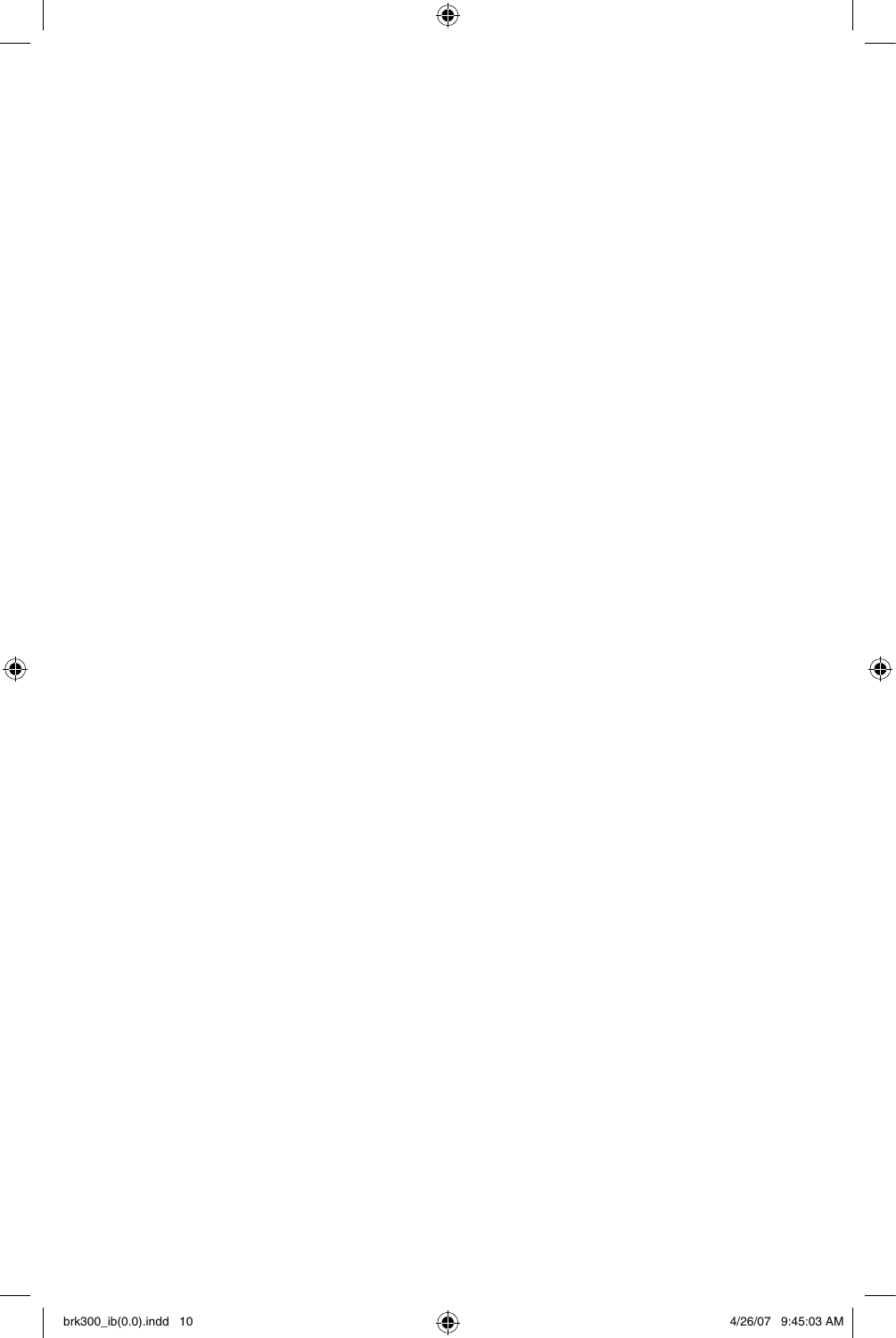# Cuisinart<br>Recipe Booklet

**Instruction** Booklet Reverse Side

Cuisinart<sup>™</sup> Brick Oven Premier **National BRK-300**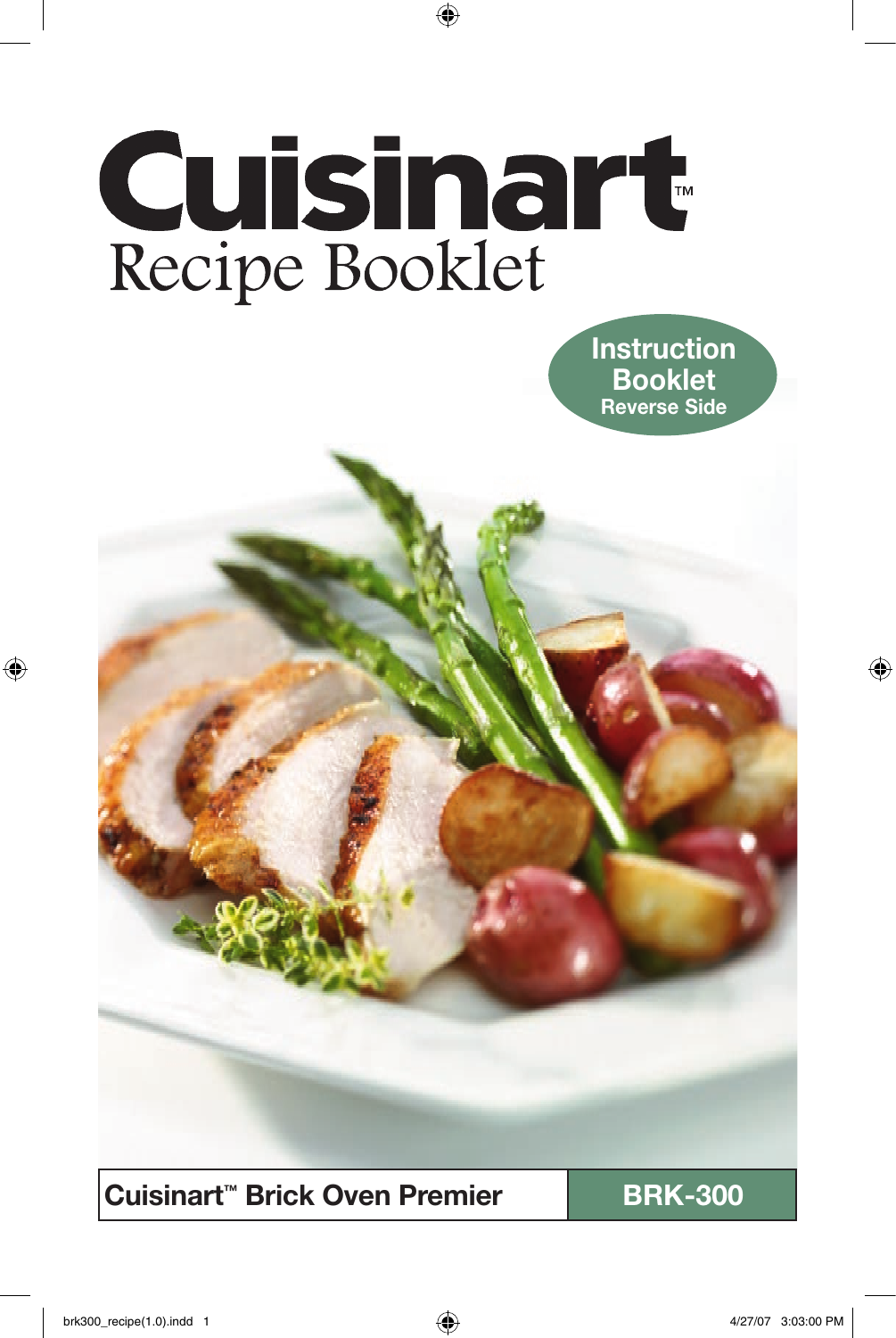# **RECIPES**

### *Appetizers & Breads*

| Banana Pecan Crumb Muffins 3           |  |
|----------------------------------------|--|
|                                        |  |
| Buttermilk Blueberry Crumb Cake 4      |  |
| Roasted Eggplant and Sweet Pepper      |  |
| Spinach, Gorgonzola & Artichoke Dip  5 |  |
|                                        |  |
| Asparagus, Mushroom & Fontina Quiche 6 |  |
|                                        |  |
|                                        |  |
| Walnut Rosemary Bread with Raisins 8   |  |
| Pumpernickel Raisin Bread 8            |  |
|                                        |  |
|                                        |  |

## *Pizza*

| Grape Tomato Margherita Pizza 10                                                 |
|----------------------------------------------------------------------------------|
| Classic Neopolitan Pizza 11                                                      |
|                                                                                  |
| Pizza with Italian Sweet Sausage                                                 |
|                                                                                  |
| Pizza with Sun-dried Tomatoes, Artichokes<br>Goat Cheese and Fresh Mozzarella 13 |

## *Side Dishes*

| Butternut Squash and Potato Gratin  13 |  |
|----------------------------------------|--|

### *Entrées*

| Roasted Stuffed Peppers 14          |  |
|-------------------------------------|--|
|                                     |  |
|                                     |  |
|                                     |  |
| Rack of Lamb with Parmesan and      |  |
|                                     |  |
|                                     |  |
| Simply Roasted Salmon and Fennel 18 |  |

#### *Desserts*

| Chocolate Soufflé Cake  20  |  |
|-----------------------------|--|
| Mascarpone Lemon Squares 21 |  |

Please see Instruction Booklet, page 5, for information about oven rack positions, as referred to in recipes that follow.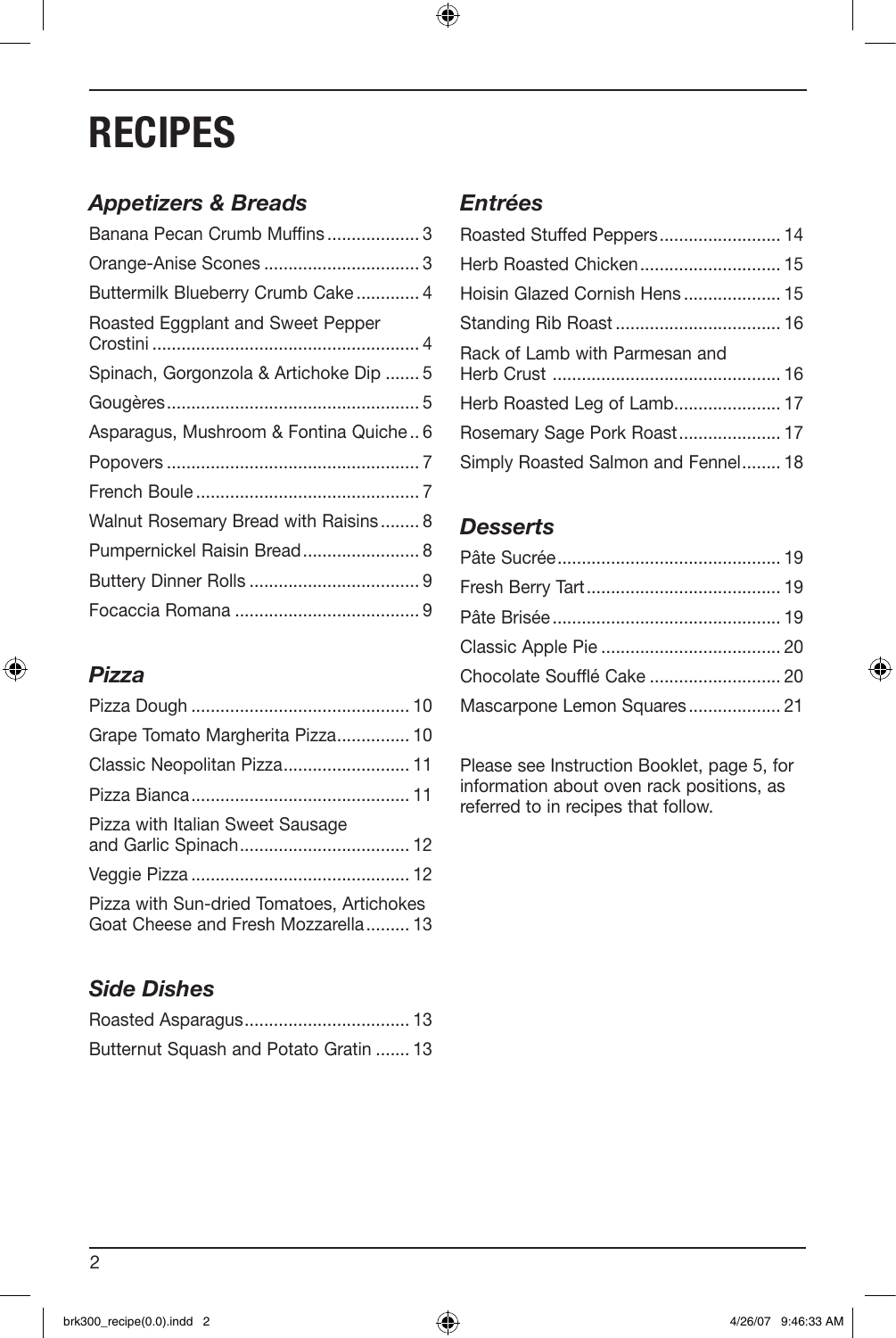## Banana Pecan Crumb Muffins

These muffins are a great way to use over-ripe bananas.

Makes 6 large muffins

#### cooking spray

#### Crumb topping:

- ¼ cup unbleached, all-purpose flour
- 3 tablespoons light brown sugar
- 2 tablespoons unsalted butter, cold and cubed
- ½ teaspoon ground cinnamon
- $\frac{1}{4}$  cup pecans, toasted and chopped pinch table salt

#### Muffin batter:

- 1 cup unbleached, all-purpose flour
- 1½ teaspoons baking powder
- ¼ teaspoon table salt
- ¼ teaspoon ground cinnamon
- 1 small, ripe banana, mashed
- ¼ cup packed light brown sugar
- $\frac{1}{4}$  cup whole milk
- ¼ cup vegetable oil
- 1 large egg, slightly beaten
- $\frac{1}{4}$  cup pecans, toasted and chopped

Preheat Cuisinart™ Brick Oven to 400°F on the bake setting with the rack in position A. Lightly coat a 6-cup regular muffin pan with nonstick cooking spray.

Prepare the crumb topping. In a small bowl, mix the first 6 ingredients together with a fork, and reserve.

In a small bowl, mix the flour, baking powder, salt, and cinnamon; reserve.

In a large bowl, mix the banana, brown sugar, milk, oil and egg using a Cuisinart<sup>®</sup> Hand Mixer. Mix on medium speed until well blended. Add the flour mixture and nuts and mix with a fork until just mixed. Spoon evenly into prepared muffin cups and top with the reserved crumb topping.

Bake in the preheated oven for about 15 to 20 minutes, or until a cake tester inserted comes out clean. To ensure even color, turn muffin pan halfway through baking.

*Nutritional information per muffin: Calories 364 (50% from fat) • carb. 41g • pro. 5g • fat 21g • sat. fat 4g • chol. 47mg • sod. 274mg • calc. 42mg • fiber 2g*

## Orange-Anise Scones

High in calcium, these scones are a perfect way to jumpstart the day.

Makes 8 scones

| $2\frac{1}{2}$ |  | cups unbleached, all-purpose flour |  |  |
|----------------|--|------------------------------------|--|--|
|----------------|--|------------------------------------|--|--|

- 4 tablespoons granulated sugar, divided
- 2 teaspoons baking powder
- 2 teaspoons freshly ground star anise (4 pods)\*
- 1 teaspoon table salt
- 1 tablespoon orange zest (1 orange)
- 6 tablespoons unsalted butter, cold and cubed
- 1⁄3 cup fresh or frozen blueberries (optional)
- 2⁄3 cup buttermilk
- 1 large egg
- 2 tablespoons heavy cream

Preheat the Cuisinart™ Brick Oven to 350°F on the bake setting with the rack in position A. Line the baking tray with parchment paper.

Place the flour, 3 tablespoons of sugar, baking powder, star anise, salt, and zest in the work bowl of a Cuisinart® Food Processor fitted with the metal chopping blade. Process 10 seconds. Add the butter to the work bowl and pulse until the mixture resembles coarse crumbs.

Pour the mixture onto a clean counter/large cutting board and add the blueberries. Make a well in the center of the dry mixture. Whisk the buttermilk and egg together and slowly pour the mixture, ¼ at a time, into the well of the dry ingredients. After each addition use a pastry cutter to mix the dough together. Continue to slowly add the liquids to the dough and mix until the mixture is moist, but not a wet dough.

Form the dough into a 10-inch long cylinder. Using a sharp knife, cut into 8 even pieces. Place on prepared baking sheet. Brush each scone with heavy cream and top with the reserved sugar. Bake in preheated oven for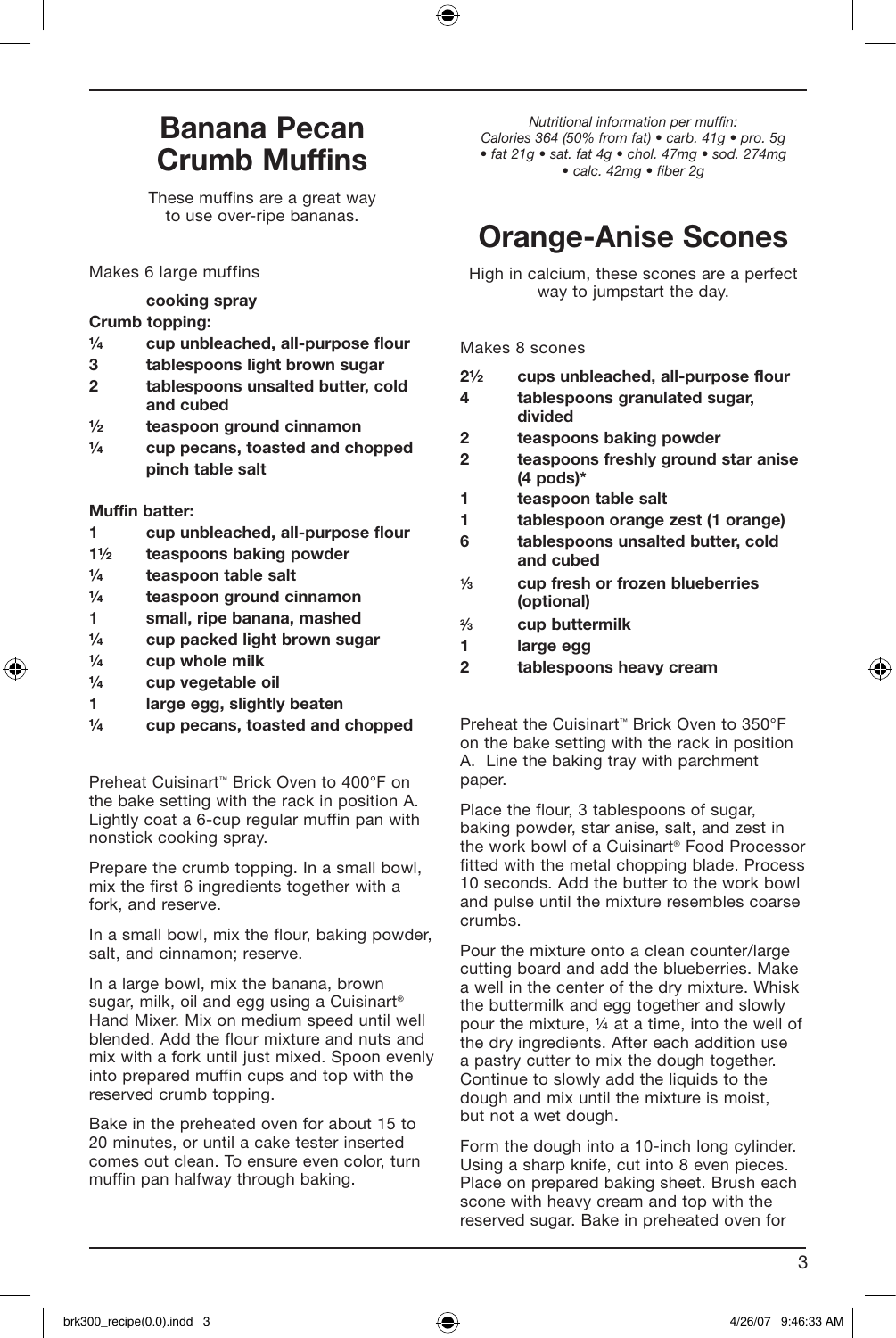about 20 minutes or until golden brown. To ensure even color, turn baking tray halfway through baking.

Let cool before serving.

\*May substitute allspice if star anise is unavailable.

*Nutritional information per scone: Calories 278 (36% from fat) • carb. 39g • pro. 6g • fat 11g • sat. fat 7g • chol. 56mg • sod. 448mg • calc. 110mg • fiber 1g* 

## Buttermilk Blueberry Crumb Cake

Makes one 8-inch cake, or 12 servings

#### cooking spray

#### Crumb topping:

- ½ cup unbleached, all-purpose flour
- $\frac{1}{4}$  cup packed light brown sugar
- ¼ cup granulated sugar
- 1 teaspoon ground cinnamon
- 1 pinch table salt
- ½ teaspoon vanilla extract
- 4 tablespoons unsalted butter, cold and cubed

#### Muffin Batter:

- 1<sup>1</sup>/<sub>3</sub> cups unbleached, all-purpose flour
- ¾ teaspoon baking soda
- ¼ teaspoon table salt
- 1⁄3 cup unsalted butter, cut into 5 pieces
- $\frac{1}{2}$  cup + 3 tablespoons granulated sugar
- 1 large egg
- ½ teaspoon vanilla extract
- 1⁄3 cup buttermilk
- 1¼ cups fresh blueberries

Preheat the Cuisinart™ Brick Oven to 350°F on the bake setting with the rack in position A. Lightly coat an 8-inch square baking pan with nonstick cooking spray. Reserve.

Combine the first 7 ingredients in the work bowl of a Cuisinart® Food Processor fitted with the metal chopping blade. Pulse 3 to 4 times, until the mixture is just combined. Reserve.

In a small bowl, mix together the flour, baking soda, and salt. Reserve.

Place the butter and sugar in a medium bowl and mix with a Cuisinart® Hand Mixer until light and fluffy, about 1 minute. Add the egg and vanilla and beat until fully combined. Add the reserved dry ingredients,  $\frac{1}{3}$  at a time, and the buttermilk, 1/3 at time, alternating the two starting with the buttermilk and ending with the dry ingredients. Pour the batter into the prepared pan. Make a layer of the blueberries on top of the batter, slightly pressing them down. Cover evenly with the reserved crumb topping.

Bake in preheated oven for 50 to 60 minutes, or until a cake tester inserted into the cake comes out clean.

*Nutritional information per serving: Calories 243 (35% from fat) • carb. 37g • pro. 3g • fat 10g • sat. fat • 6g • chol. 42mg • sod. 182mg • calc. 23mg • fiber 1g*

## Roasted Eggplant and Sweet Pepper Crostini

Makes 12 crostini

- 4 tablespoons extra virgin olive oil, divided
- 1 small Italian eggplant, about 8 ounces, cut into ½-inch dice
- ½ large red bell pepper (about 3 to 4 ounces), cut into ½-inch dice
- ½ large yellow bell pepper (about 3 to 4 ounces), cut into ½-inch dice
- 2 ounces sweet onion, cut into ½-inch dice
- 3 garlic cloves, divided and smashed
- ½ teaspoon kosher salt
- ¼ teaspoon freshly ground pepper
- 1 tablespoon basil, very thinly sliced (or chiffonade)
- 12 ½-inch slices of rustic Italian bread with a tight crumb

Preheat Cuisinart™ Brick Oven to 375°F on bake with rack in position B. Line the baking tray with aluminum foil and coat with 2 teaspoons of olive oil.

Toss the eggplant, red pepper, yellow pepper, onion, and 2 of the garlic cloves in a mixing bowl with 2½ tablespoons of olive oil, salt,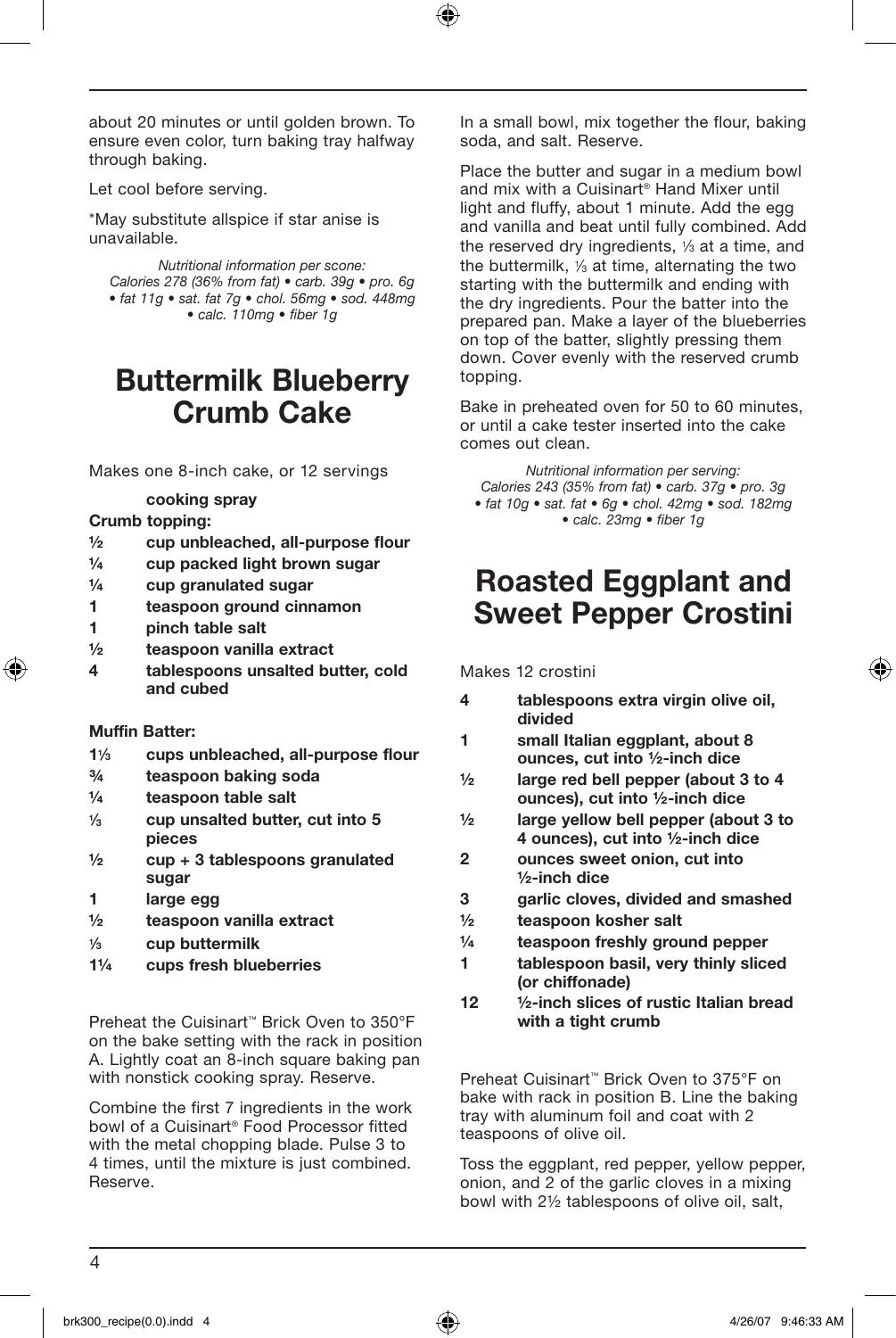and pepper. Pour out onto prepared baking sheet. Bake for about 40 to 50 minutes, tossing vegetables every 10 to 15 minutes. Vegetables should be very soft and slightly browned.

Once vegetables are done cooking toss with chopped basil in mixing bowl. Taste and adjust seasonings accordingly.

Rub bread slices with remaining garlic clove and brush with remaining olive oil. Toast slices in oven, flipping bread once so that the crostini are an even golden brown on both sides, approximately 3 to 4 minutes per side.

Top crostini with warm eggplant and pepper topping and serve immediately.

Note: Eggplant/pepper mixture can be made ahead and stored in refrigerator tightly sealed. For best results, bring topping to room temperature before serving.

*Nutritional information per 2 crostini: Calories 255 (57% from fat) • carb. 21g • pro. 7g • fat 16g • sat. fat 3g • chol. 7mg • sod. 384mg • calc. 125mg • fiber 2g*

## Spinach, Gorgonzola, & Artichoke Dip

Our French Boule (recipe on page 7) is a perfect match for this delicious dip.

Makes 2 quarts, approximately 32 servings

#### cooking spray

- 2 ounces Parmesan, cut into ½-inch cubes
- 1 clove garlic
- 1 ounce shallots
- 16 ounces cream cheese, room temperature, cut into 1-inch pieces
- ¼ cup evaporated milk
- 16 ounces frozen spinach, thawed and dried thoroughly
- 3 ounces Gorgonzola, crumbled
- 2 cans (15 ounces each) artichoke hearts, drained and dried thoroughly
- ½ teaspoon red pepper flakes

Preheat the Cuisinart™ Brick Oven to 375°F on the bake setting with the rack in position A. Lightly coat a 2-quart ceramic soufflé/ baking dish with nonstick cooking spray. Reserve.

Assemble a Cuisinart® Food Processor with the metal chopping blade. With the machine running, drop the Parmesan through the feed tube and process until finely chopped; place in small bowl and reserve. With the food processor running, add the garlic and shallot through the feed tube; process until chopped. Add the cream cheese and evaporated milk; process until creamy and smooth. Crumble the spinach over the cream cheese. Add the reserved Gorgonzola and % of the Parmesan: pulse about 10 times, or until well blended. Scrape the work bowl. Add the reserved artichoke hearts and red pepper flakes; pulse another 10 times.

Transfer the mixture to the prepared dish; sprinkle with the remaining Parmesan. Place in the preheated oven and bake for about 20 to 30 minutes, or until just browned on top and heated through.

*Nutritional information per serving: Calories 61 (56% from fat) • carb. 3g • pro. 4g • fat 4g • sat. fat 2g • chol. 9mg • sod. 231mg • calc. 86mg • fiber 1g*

## Gougères

Although Gruyère is the classic ingredient for gougères, you may substitute your favorite cheese.

Makes one hundred 1-inch gougères

- $\frac{1}{2}$  cup water
- 4 tablespoons unsalted butter
- ¼ teaspoon fine sea salt or table salt
- ½ teaspoon sugar
- $\frac{1}{2}$  cup + 2 tablespoons unbleached, all-purpose flour
- 2 large eggs, + 2 more if necessary
- 1 cup Gruyère cheese, shredded and divided
- ¼ teaspoon fine sea salt or table salt
- ½ teaspoon black pepper
- ½ teaspoon cayenne
- ¼ teaspoon paprika

Preheat the Cuisinart® Brick Oven to 500°F on the convection bake setting with the baking stone on the bottom rack in position A. Preheat baking stone for at least 30 minutes. Line the baking tray with parchment paper.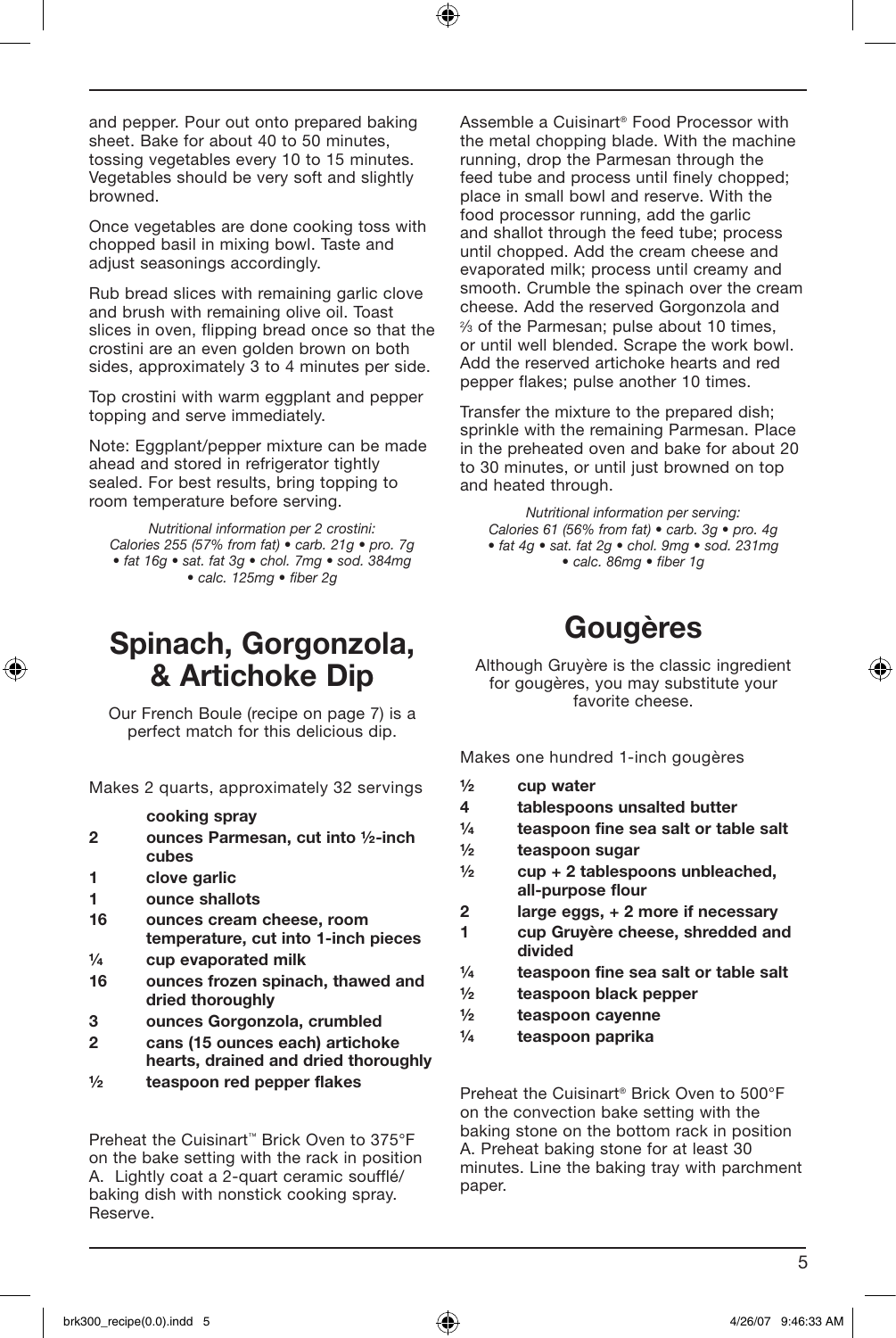Place the water, butter, salt and sugar in a medium saucepan and set over medium heat. Once the mixture comes to a boil, remove from heat and stir in all of the flour. Return to the burner and raise the heat to mediumhigh. Using a wooden spoon, continuously stir the mixture until it dries out. You will know it is done when the dough leaves a thick hard film on the bottom of the pot.

Remove from heat and put mixture into a medium-large mixing bowl. Beat the dough with a Cuisinart® Hand Mixer on a low speed to release steam and cool. Once the dough has cooled, after about 2 to 3 minutes, start adding the eggs, one at a time, mixing each until fully incorporated before adding the next. The dough is ready when it becomes a pale yellow color, and will drop from the beater in a slow and steady stream. If the dough is too thick, beat the remaining two eggs together and slowly begin to add them with the beaters running. Be sure not to make the dough too runny or it will not hold its shape.

Stir in ½ cup of Gruyère and the spices. Pour the batter into a large pastry bag fitted with a small to medium sized round tip. Pipe the gougère dough into 1-inch rounds, leaving ½ inch around each one on the prepared baking sheet. Top each one with a pinch of the reserved Gruyère. Place the tray on the preheated stone in the oven, and turn the oven off. Let the gougères sit in the oven for 10 minutes. Lower the heat to 300°F and turn the oven back on. Let bake for 20 to 25 minutes, or until the gougères are hollow and nicely browned, and not wet inside. To ensure even color, turn baking sheet halfway through baking.

Serve immediately.

*Nutritional information per serving (five 1-inch gougères): Calories 82 (66% from fat) • carb. 3g • pro. 4g* 

*• fat 6g • sat. fat 4g • chol. 19mg • sod. 97mg • calc. 116mg • fiber 0g* 

## Asparagus, Mushroom & Fontina Quiche

Great for a Sunday brunch, this quiche will please any crowd.

Makes one 9-inch deep-dish quiche, 8-12 servings

- ½ recipe pâte brisée dough (page 17)
- 2 tablespoons unsalted butter, or olive oil
- 1 cup asparagus, cut into ½-inch pieces
- 1 cup mushrooms, halved and sliced
- 1¼ cups whole milk
- 1¼ cups heavy cream
- 4 large eggs
- ½ teaspoon table salt
- ½ teaspoon black pepper
- 3 ounces fontina

Preheat Cuisinart™ Brick Oven to 350°F on the bake setting fitted with the baking stone on a rack in position A. Preheat stone for at least 30 minutes. Roll out the dough into a 10-inch disc that is about 1/8 inch thick. Fit into an ungreased 9-inch, 1½ quart, ceramic pie baker. Chill in refrigerator for about 20 minutes. Using a fork, prick the dough evenly all over but make sure not to go entirely through the dough. Line the shell with parchment and weigh down with dried beans or rice. Bake in preheated oven for 15 to 20 minutes, or until the dough underneath the parchment is no longer wet. Remove the beans/rice and parchment and continue baking until the shell is golden brown. Remove; cool; reserve.

While the shell is baking, place the butter/ olive oil in a skillet over medium heat. Add the asparagus and mushrooms and sauté over medium-high heat for 4 to 5 minutes, or until the asparagus is bright and just softened. Reserve.

In a medium bowl, mix the milk, cream, eggs, salt and pepper. Using a Cuisinart® Hand Mixer fitted with the whisk attachment, whip the mixture on high for 30 seconds to 1 minute. Spread the asparagus and mushrooms evenly on the bottom of the cooled tart shell. Pour in the liquid mixture and top with the fontina.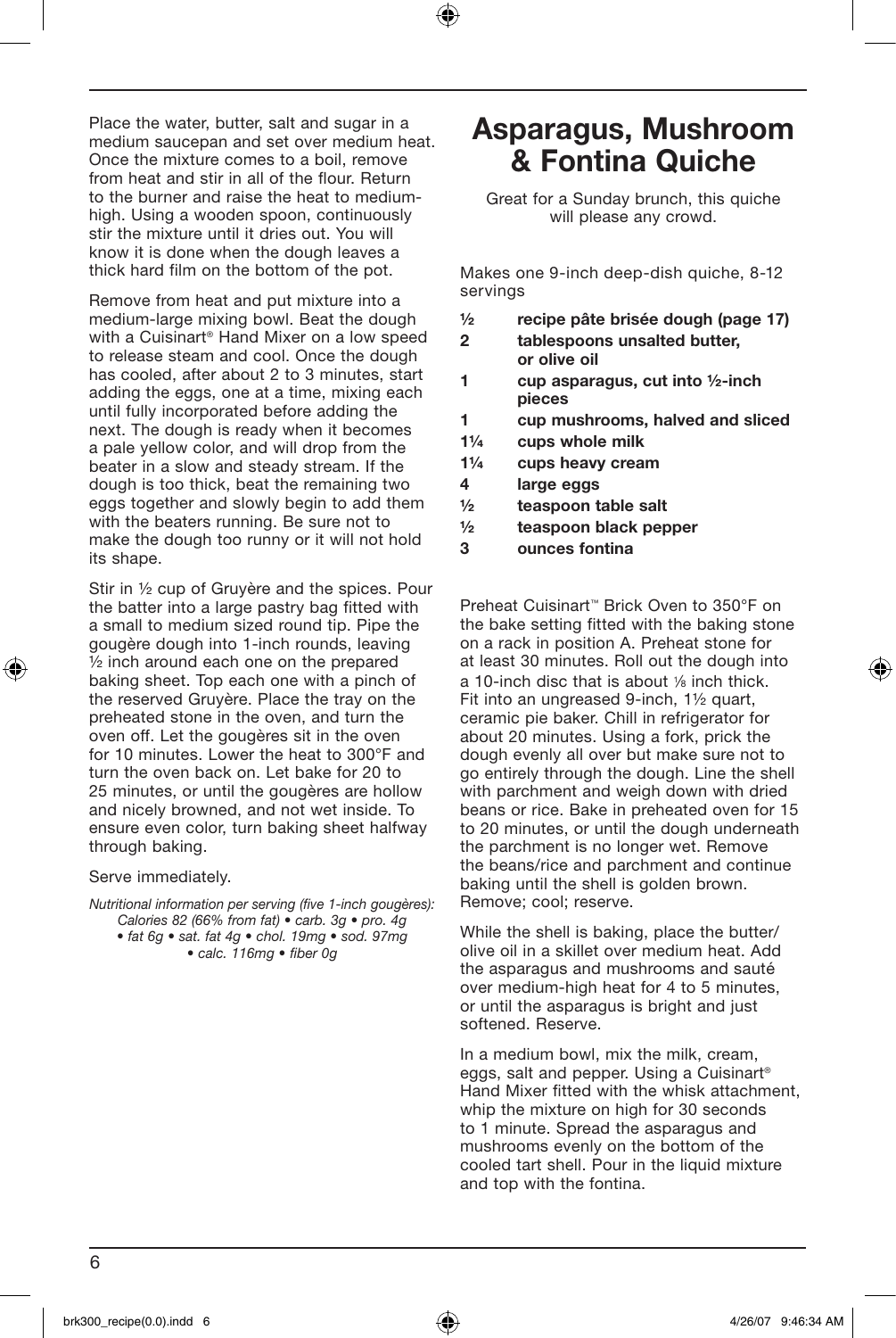Bake on the preheated baking stone for 40 to 60 minutes, or until the quiche has browned on top and is just set.

*Nutritional information per serving (based on 12 servings): Calories 300 (77% from fat) • carb. 11g • pro. 7g • fat 25g • sat. fat 8g • chol. 115mg • sod. 300mg* 

*• calc. 101mg • fiber 1g*

## Popovers

Pair this easy side dish with our Standing Rib Roast (page 16), using the roast's fat drippings instead of butter.

Makes 6 popovers

- ¾ cup unbleached, all-purpose flour
- ¾ cup evaporated fat-free milk, or reduced fat milk
- 2 large eggs
- 1 tablespoon butter, melted (may substitute with fat from rib roast)
- ½ teaspoon table salt

Place all ingredients into a medium-sized bowl. Using a Cuisinart® Hand Mixer, mix on low for about 10 seconds. Increase the speed to high and beat until the batter is smooth. Cover; let sit for 30 to 40 minutes.

Preheat the Cuisinart™ Brick Oven to 450°F on the convection bake or bake setting fitted with the baking stone on a rack in position A. Preheat stone for at least 30 minutes. Heavily butter, or coat with nonstick cooking spray, six 5-ounce ramekins. Fill each ramekin with about 1/3 cup of batter. Place in the oven directly on the stone and bake for 30 minutes. Lower the heat to 350°F and bake an additional 20 minutes. Remove from oven and carefully unmold from ramekins. Serve immediately.

*Nutritional information per popover: Calories 124 (28% from fat) • carb. 16g • pro. 6g • fat 4g • sat. fat 2g • chol. 76mg • sod. 170mg • calc. 104mg • fiber 0g* 

## French Boule

Makes 1 large round loaf, approximately 12 servings

| $2\frac{1}{2}$ | teaspoons active dry yeast                  |
|----------------|---------------------------------------------|
| 1/2            | $\sim$ un waxaa $140E^{\circ}$ 440°E) watee |

- $\frac{1}{3}$  cup warm (105°-110°F) water
- 4 cups unbleached, all-purpose flour
- 2 teaspoons fine sea salt or table salt
- 1 cup cold water cornmeal for dusting

Dissolve yeast in 1⁄3 cup of warm water. Let stand 3 to 5 minutes, or until mixture is foamy. Add the flour and salt to the work bowl of the Cuisinart® Food Processor fitted with the dough blade. Process for 10 seconds. With the machine running, add the warm water with yeast and then the cold water in a slow stream and process until a dough ball forms. Continue processing for 1 to 2 minutes to knead the dough.

Lightly flour the top of the dough and remove from bowl. Shape it into a smooth ball and place in a lightly floured 1-gallon sealable plastic bag. Squeeze the air out and seal the bag. Let rise in a warm place until it has doubled, about 1 to 1½ hours.

Put the dough on a lightly floured table and punch it down to release air. Let it rest 5 minutes. Shape into a round loaf and place on a cornmeal-dusted baking sheet or peel. Cover lightly with oiled plastic wrap and allow to rise until doubled, about 30 to 40 minutes.

Preheat the Cuisinart® Brick Oven to 400°F on the convection bake or bake setting fitted with the baking stone on a rack in position A. Preheat the baking stone for at least 30 minutes.

Using a serrated knife, cut a cross ¼-inch deep on the top of the loaf.

Bake for 40 to 50 minutes, or until nicely browned and sounds hollow when tapped. Let cool completely before serving.

*Nutritional information per serving (based on 12 servings): Calories 153 (3% from fat) • carb. 32g • pro. 5g • fat 0g • sat. fat 0g • chol. 0mg • sod. 224mg • calc. 7mg • fiber 1g*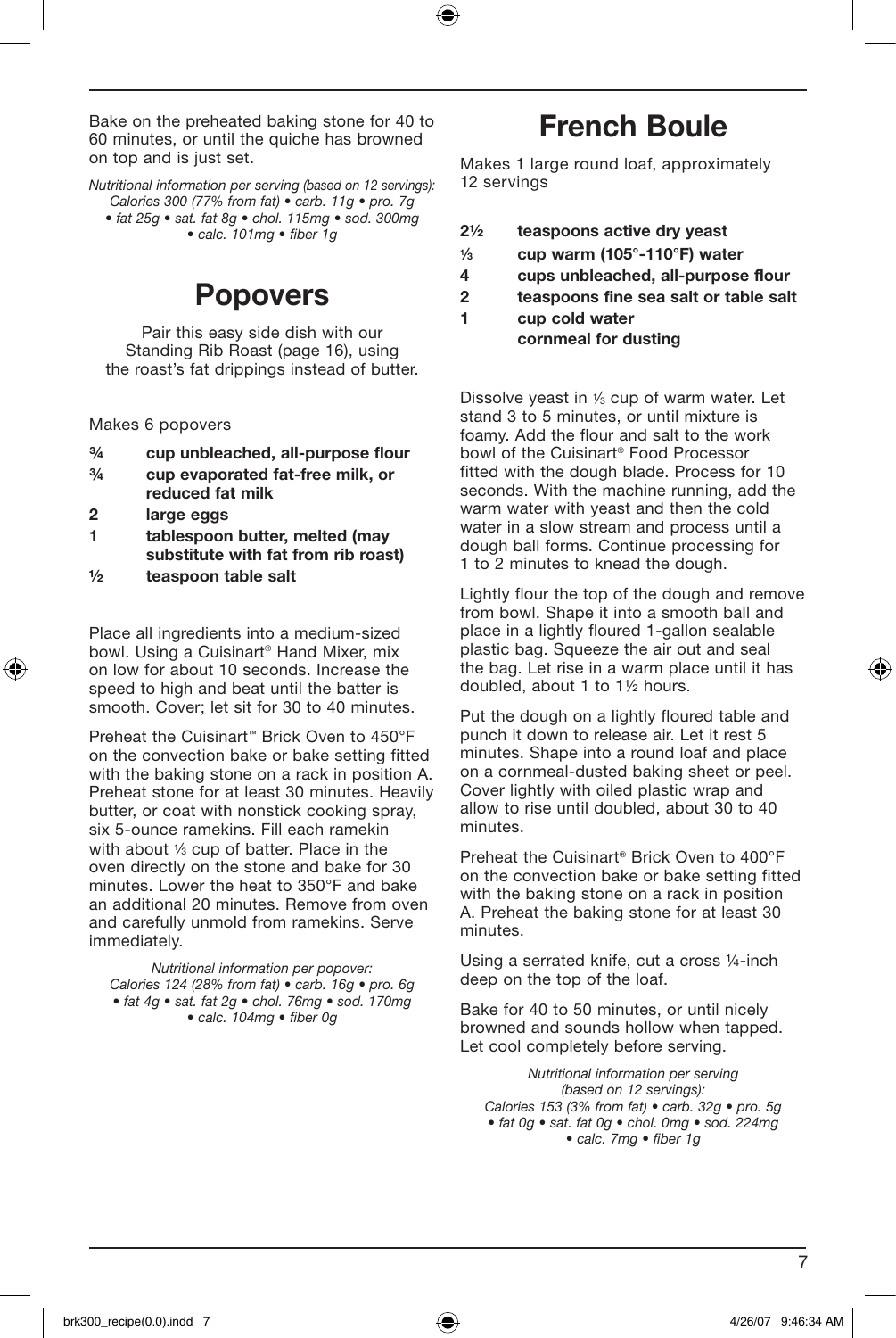## Walnut Rosemary Bread with Raisins

Makes 1 small round loaf, approximately 16 servings

- ½ teaspoon active dry yeast
- ½ cup + 2 tablespoons warm water (105°-110°F)
- 1¼ cups unbleached bread flour, plus more for dusting
- $\frac{1}{2}$  cup whole wheat flour
- 2 tablespoons rye flour
- 1 teaspoon fine sea salt or table salt
- ½ teaspoon extra-virgin olive oil
- $\frac{1}{4}$  cup golden raisins, or any similar dried fruit
- $\frac{1}{4}$  cup chopped walnuts
- 1 tablespoon chopped fresh rosemary cornmeal for dusting

Dissolve the yeast in the warm water. Let stand 3 to 5 minutes, or until mixture is foamy. Add the flours, salt, and olive oil to the work bowl of the Cuisinart® Food Processor fitted with the dough blade. Process for 10 seconds. With the machine running, slowly add the water and yeast mixture through the feed tube and process until it forms a dough ball. Continue processing for 1 to 2 minutes to knead the dough.

Lightly flour the top of the dough and remove from bowl. Shape it into a smooth ball and place in a lightly floured 1-gallon sealable plastic bag. Squeeze the air out and seal the bag. Let rise in a warm place until it has doubled, about 1 to 1½ hours.

Put the dough on a lightly floured table and punch it down to release air. Let it rest 5 minutes. Stretch the dough into an 8-inch square. Place the raisins and walnuts on top and knead until fully incorporated, 2 to 4 minutes. Shape into a round loaf and place on a cornmeal-dusted baking sheet or peel. Cover lightly with oiled plastic wrap and allow to rise until doubled, about 30 to 40 minutes.

Preheat the Cuisinart™ Brick Oven to 450°F on the convection bake or bake setting fitted with the baking stone on a rack in position A. Preheat stone for at

least 30 minutes. Using a serrated knife cut a star, ¼-inch deep, on the top of the loaf. Bake on the preheated stone for 30 minutes. Reduce the temperature to 425°F and continue to bake for an additional 15 to 20 minutes, or until the loaf sounds hollow when tapped and the internal temperature reads 205°F on an instant-read thermometer.

Let bread fully cool before serving.

*Nutritional information per serving: Calories 73 (18% from fat) • carb. 13g • pro. 2g • fat 1g • sat. fat 0g • chol. 0mg • sod. 147mg • calc. 9mg • fiber 1g*

## Pumpernickel Raisin Bread

Makes 1 large loaf, approximately 24 servings

- 2¼ teaspoons active dry yeast
- 1¼ cups warm (105°-110°F) water
- ¼ cup molasses
- 2¾ cups unbleached bread flour
- $\frac{1}{2}$  cup whole wheat flour
- $\frac{1}{2}$  cup rye flour
- $\frac{1}{3}$  cup cornmeal
- 2 tablespoons unsweetened cocoa powder
- 1 teaspoon instant espresso powder
- 2 tablespoons vital wheat gluten
- 1½ teaspoons fine sea salt or table salt
- 2 tablespoons vegetable oil
- ¾ cup raisins
- 2 teaspoons caraway seeds

Dissolve the yeast in the warm water with the molasses. Let stand 3 to 5 minutes, or until mixture is foamy. Add the flours, cornmeal, cocoa and espresso powders, wheat gluten, salt, and vegetable oil to the work bowl of the Cuisinart® Food Processor fitted with the dough blade. Process for 10 seconds. With the machine running, slowly add the water and yeast mixture through the feed tube and process until a dough ball forms. Continue processing for 1 to 2 minutes to knead the dough.

Lightly flour the top of the dough and remove from bowl. Shape it into a smooth ball and place in a 1-gallon sealable plastic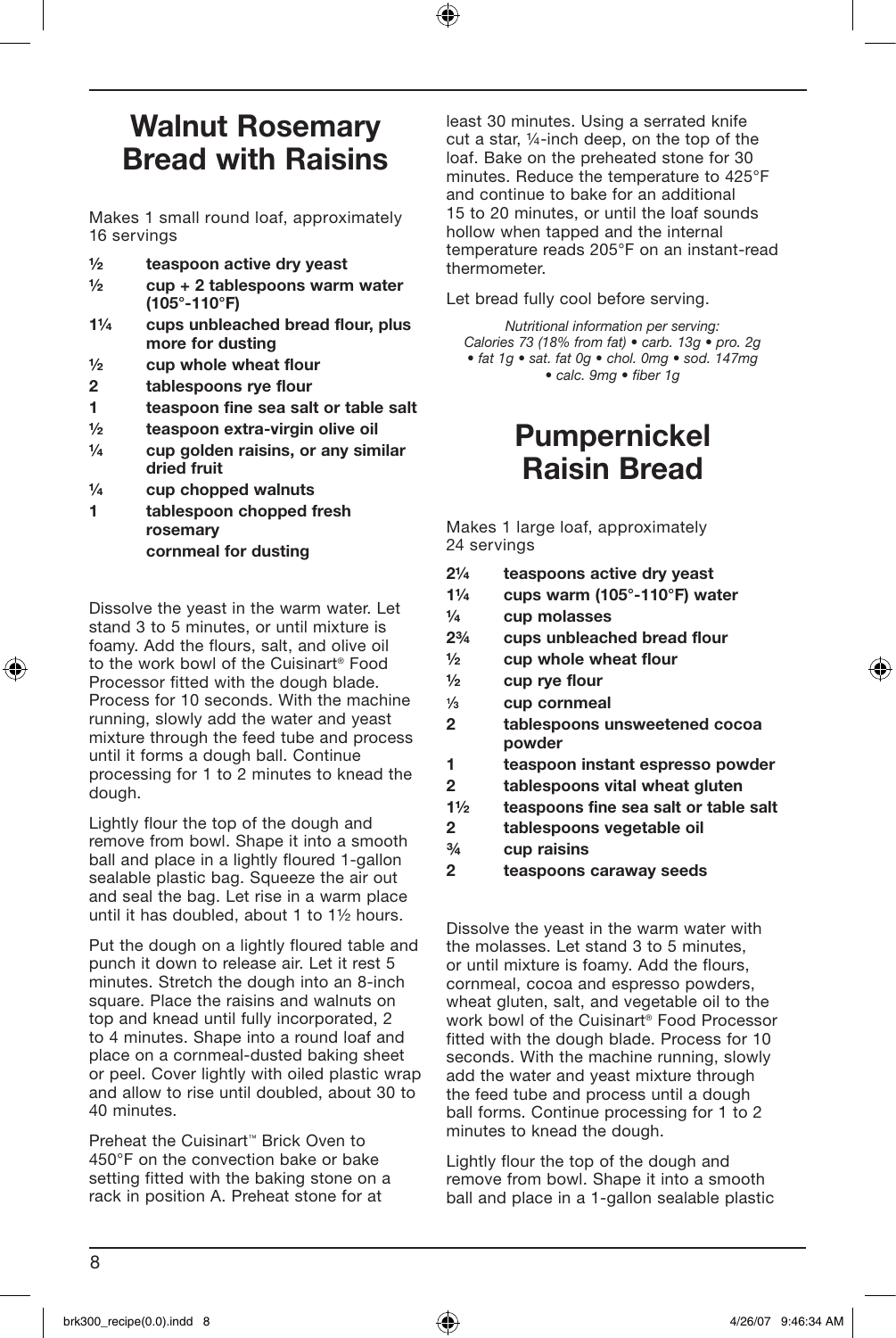bag. Squeeze the air out and seal the bag. Let rise in a warm place until it has doubled, about 1 to 2 hours.

Put the dough on a lightly floured table and punch it down to release air. Let it rest 5 minutes. Stretch the dough into a large square. Place the raisins and walnuts on top and knead until fully incorporated, 2 to 4 minutes. Shape into a round loaf and place on a cornmeal-dusted baking sheet or peel. Cover lightly with oiled plastic wrap and allow to rise until doubled, about 30 to 40 minutes.

Preheat the Cuisinart™ Brick Oven to 350°F on the convection bake or bake setting fitted with the baking stone on a rack in position A. Preheat stone for at least 30 minutes. Using a serrated knife cut a star, ¼-inch deep, on the top of the loaf. Bake for 50 to 60 minutes, until bread sounds hollow when tapped and measures 205°F when tested with an instant-read thermometer. Transfer to a rack to cool.

*Nutritional information per serving: Calories 105 (12% from fat) • carb. 21g • pro. 3g • fat 1g • sat. fat 0g • chol. 0g • sod. 589 • calc. 15mg • fiber 1g*

## Buttery Dinner Rolls

Makes 16 rolls

- ¾ cup whole milk, plus 1 tablespoon for brushing
- $\frac{1}{2}$  cup unsalted butter, plus 2 tablespoons for brushing
- $\frac{1}{4}$  cup granulated sugar
- 1 teaspoon fine sea salt, or table salt
- 2¼ teaspoons active dry yeast
- $\frac{1}{4}$  cup warm (105 $^{\circ}$ -110 $^{\circ}$ F) water
- 4¾ cups unbleached bread flour
- 1 large egg

In a microwave-safe container, scald the milk in the microwave; stir in the ½ cup butter, sugar and salt; reserve.

Dissolve the yeast in the warm water. Let stand 3 to 5 minutes, or until mixture is foamy. Add the flour to the work bowl of the Cuisinart® Food Processor fitted with the dough blade and process for 10 seconds. With the machine running, slowly add the liquids through the feed tube and process until a dough ball forms. Continue processing for 1 to 2 minutes to knead the dough. Shape it into a smooth ball and place in a  $1$ -gallon sealable plastic bag. Squeeze the air out and seal the bag. Let rise in a warm place until it has doubled, about 45 to 60 minutes.

Preheat the Cuisinart™ Brick Oven to 450°F on the convection bake or bake setting fitted with the baking stone on a rack in position A. Preheat the stone for at least 30 minutes. Lightly butter a 10-inch round baking pan. Divide the dough into 16 equal pieces, about 2¼ ounces each. Roll into smooth rounds and arrange in the prepared pan. Cover with plastic wrap and let rise until about doubled, about 30 to 40 minutes. Combine remaining tablespoon of milk and butter and heat until the butter has melted. Just before baking, gently brush the rolls with the butter/milk mixture. Place in preheated oven and bake until golden brown, about 25 to 30 minutes. Remove from pan and let cool on a rack for about 10 minutes for serving.

For a softer roll, brush each with melted butter just after removing from oven.

*Nutritional information per serving (1 roll): Calories 209 (38% from fat) • carb. 28g • pro. 5g • fat 9g • sat. fat 5g • chol. 34mg • sod. 160mg • calc. 23mg • fiber 1g*

## Focaccia Romana

For another version of this Italian staple, throw on some chopped kalamata olives.

Makes 18 servings

| $2\frac{1}{2}$ | teaspoons active dry yeast |
|----------------|----------------------------|
|                |                            |

- 1⁄8 teaspoon granulated sugar
- $\frac{1}{3}$  cup warm (105°-110°F) water
- 4 cups unbleached, all-purpose flour
- 3 teaspoons kosher salt, divided
- 1 cup cold water
- 4 tablespoons extra virgin olive oil, divided
- 2 tablespoons fresh rosemary

Dissolve the yeast and sugar in the warm water. Let stand 3 to 5 minutes, or until mixture is foamy.

Place flour and 1 teaspoon of salt in the work bowl of a Cuisinart® Food Processor fitted with the dough blade; process 10 seconds to combine. Add cold water and 2 tablespoons of oil to the yeast mixture.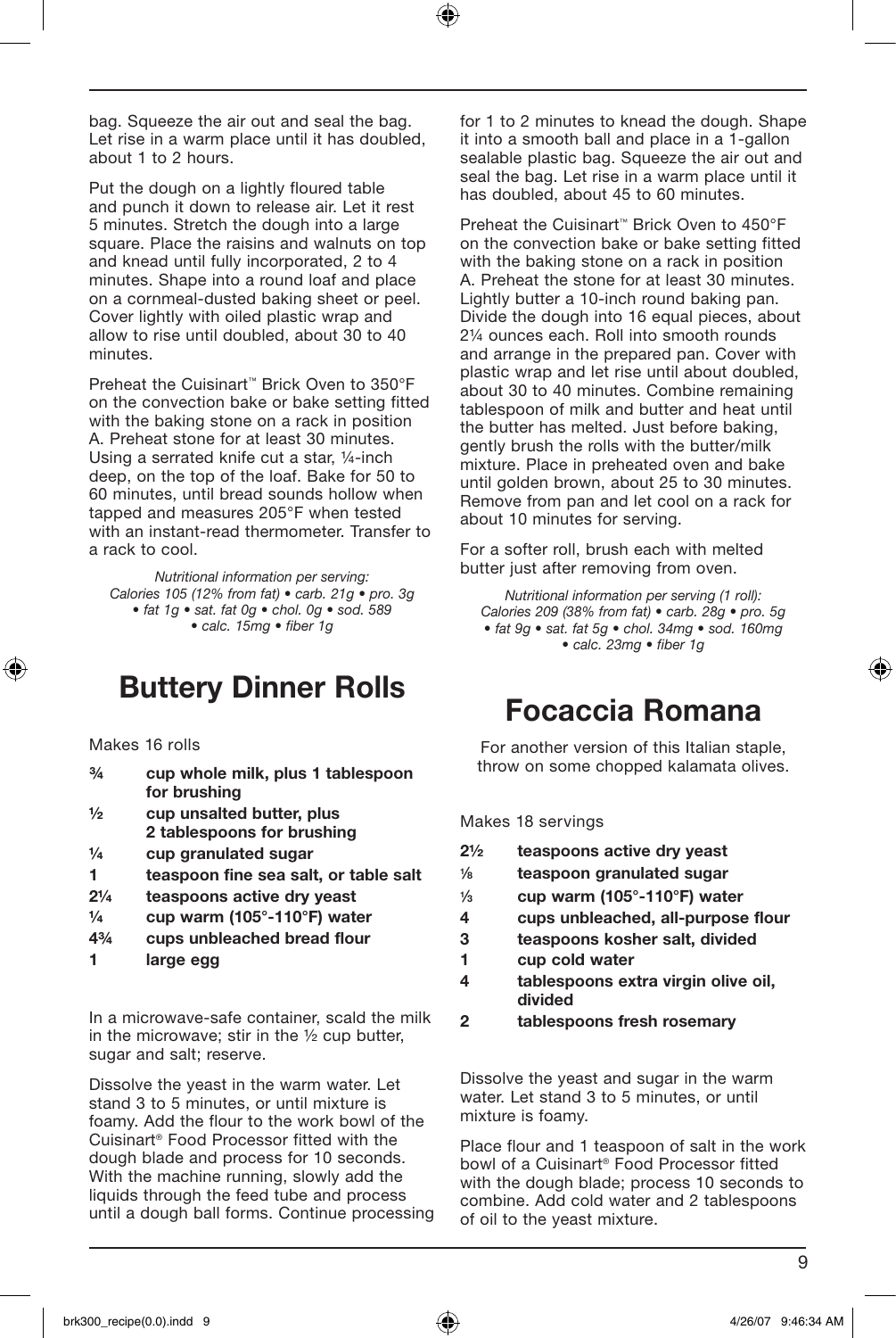With the machine running, slowly pour the liquid through the feed tube. Process until a dough ball forms. Continue to let the machine run another minute to knead.

Place the dough in a lightly floured sealable plastic bag. Let rise in a warm place until doubled in size, about 45 minutes to 1 hour.

Preheat Cuisinart™ Brick Oven to 400°F on the convection bake or bake setting fitted with the baking stone on a rack in position A. Lightly coat the baking sheet with a nonstick cooking spray.

Turn the dough out onto a floured surface. Roll out into a rectangle and then fit onto the prepared pan, stretching the ends of the dough to meet the edges of the baking tray. Using your fingers, make indentations in the dough over the entire surface. Brush the dough with the remaining olive oil, and sprinkle the salt and rosemary to cover. Cover with plastic wrap and let rise until puffy, about 20 minutes

Bake until golden and crisp, about 20 to 25 minutes. Let cool slightly on wire rack.

*Nutritional information per serving: Calories 131 (23% from fat) • carb. 22g • pro. 3g • fat 3g • sat. fat 0g • chol. 0mg • sod. 224mg • calc. 10mg • fiber 1g*

Making pizza is easy in the Cuisinart™ Brick Oven.

For best results, we recommend baking pizzas and focaccia directly on the baking stone. Always preheat the stone.

We strongly recommend using a pizza peel dusted with cornmeal to place or remove pizza in or out of the brick oven.

If a peel is not available, carefully place the pizza directly on the preheated stone dusted with cornmeal or prepare and bake pizza in the provided baking tray, both methods produce excellent results.

To prepare in baking tray: Roll and stretch dough to desired shape to fit baking tray. Brush with olive oil and top accordingly. Place baking tray directly on preheated stone.

## Pizza Dough

This dough freezes very well.

Makes three 12-inch pizzas – 24 servings

- 2¼ teaspoons active dry yeast
- 1 teaspoon granulated sugar
- $\frac{1}{2}$  cup warm (105°-110°) water
- 4 cups unbleached, all-purpose flour, plus more for dusting
- 1½ teaspoons kosher salt
- 1 tablespoon extra virgin olive oil
- 1 cup cold water

Dissolve the yeast and sugar in the warm water. Let stand 3 to 5 minutes, or until the mixture gets foamy.

Place the flour, salt and olive oil in the work bowl of a Cuisinart® Food Processor fitted with the dough blade. Pulse about 5 times to mix; scrape down the sides of the bowl.

Add the cold water to the yeast mixture. With the motor running, slowly pour the liquid yeast mixture through the feed tube. Process until a dough ball forms. Continue to let the machine run for an additional minute to knead. Dough will be slightly sticky.

Lightly dust a sealable plastic bag with flour. Dust dough with flour. Place the dough into the floured bag; squeeze out all of the air and seal. Let rise in a warm place for 45 minutes to 1 hour.

*Nutritional information per serving (based on 1 slice pizza assuming 8 slices per pie): Calories 228 (9% from fat) • carb. 44g • pro. 7g • fat 2g • sat. fat 0g • chol. 0mg • sod. 253mg • calc. 12mg • fiber 2g*

## Grape Tomato Margherita Pizza

So easy to prepare – let the kids help put on the toppings.

Makes three 12-inch pizzas, or eight 4-inch pizzas

- 1 recipe pizza dough
- ¼ cup extra virgin olive oil
- 22⁄3 cups grape/cherry tomatoes,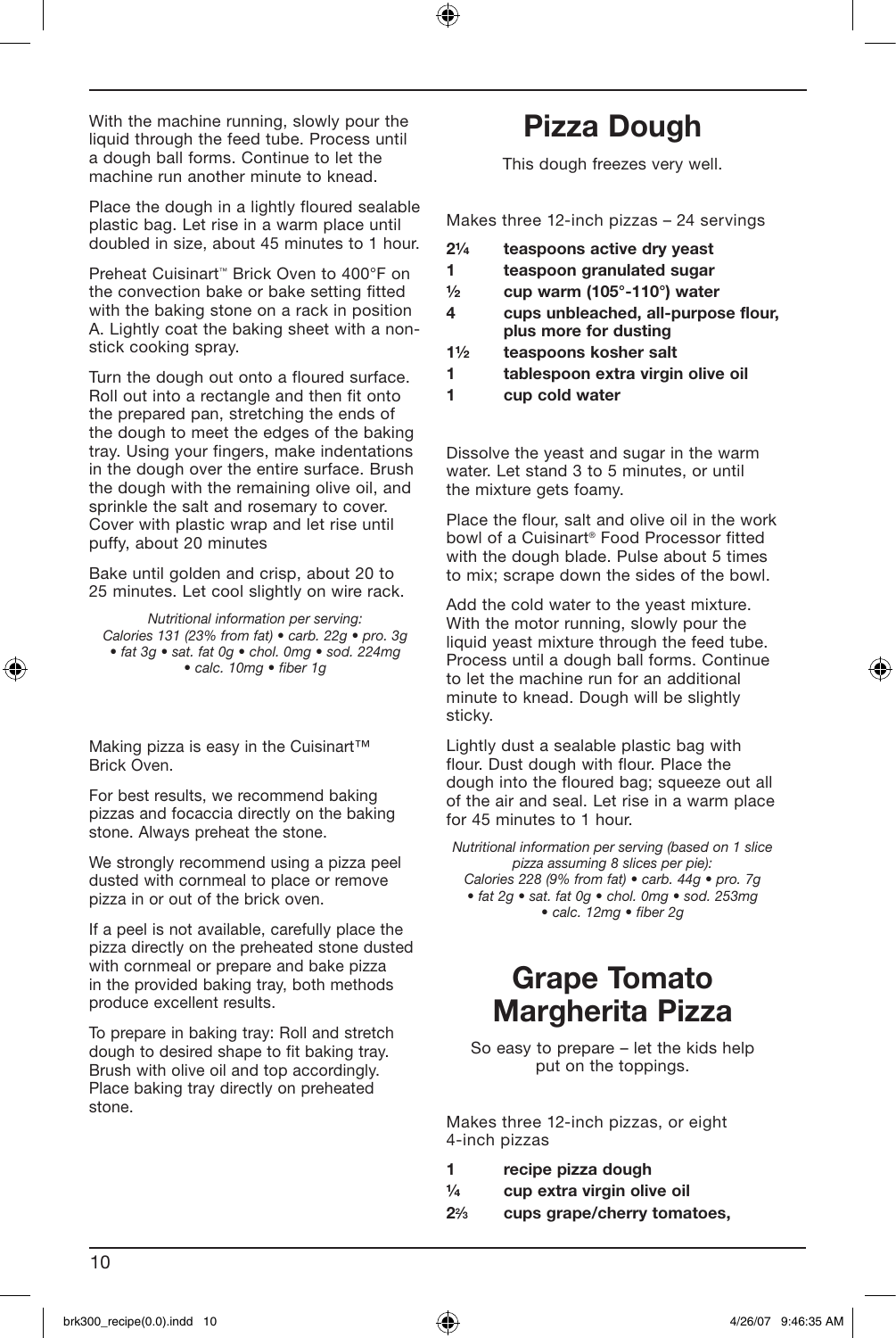halved

#### ½ cup fresh basil, torn into pieces

6 ounces fresh mozzarella, torn into pieces

Preheat Cuisinart™ Brick Oven to 425°F on the convection bake or bake setting fitted with the baking stone on a rack in position A. Preheat stone for at least 30 minutes.

Roll and stretch dough to desired shape to fit baking tray. Brush liberally with olive oil. Place baking tray on top of preheated stone and bake for about 10 minutes, or until dough is lightly golden.

Remove dough from oven. Brush dough with olive oil. Arrange tomatoes and basil evenly around the dough. Top with the mozzarella. Return to preheated oven and bake an additional 15 to 20 minutes or until desired doneness has been achieved.

*Nutritional information per serving: Calories 355 (32% from fat) • carb. 48mg • pro. 12g • fat 13g • sat. fat 3g • chol. 12mg • sod. 357mg • calc. 157mg • fiber 2g*

## Classic Neapolitan Pizza

Makes one 12-inch pizza

yellow cornmeal for dusting

- 1⁄<sub>3</sub> recipe pizza dough<br>1 tablespoon extra vi
- tablespoon extra virgin olive oil
- 8 ounces fresh mozzarella, sliced
- 10 large basil leaves, or about 20 small leaves
- ¾ cup pizza sauce

Preheat the Cuisinart™ Brick Oven to 425°F on the convection bake or bake setting fitted with the baking stone on a rack in position A. Preheat stone for at least 30 minutes.

Roll out dough on a cornmeal-dusted surface into a 12-inch circle. Brush the outer edge of the dough with olive oil. Lay the mozzarella evenly on the dough, leaving a 1-inch border. Scatter the basil on top of the cheese and then finish with a layer of sauce.

Carefully transfer prepared pizza to the stone in the preheated brick oven (a pizza peel may be helpful). Bake for about 20 minutes, until the dough is nicely browned and the cheese is completely melted. Remove the pizza from the oven. Cut into slices and serve immediately.

*Nutritional information per serving: Calories 176 (45% from fat) • carb. 16g • pro. 8g • fat 9g • sat. fat 4g • chol. 22mg • sod. 207mg • calc. 155mg • fiber 1g*

## Pizza Bianca

A favorite for all cheese lovers.

Makes one 12-inch pizza

- 1½ cups ricotta
- 2 ounces Parmesan, grated
- 2 medium cloves garlic, finely chopped
- 1 pinch kosher or sea salt
- ½ teaspoon freshly ground black pepper yellow cornmeal for dusting
- $\frac{1}{3}$  recipe pizza dough<br>1 tables poon extra vi
- tablespoon extra virgin olive oil
- 8 ounces mozzarella, shredded

Preheat the Cuisinart™ Brick Oven to 425°F on the convection bake or bake setting fitted with the baking stone on a rack in position A. Preheat stone for at least 30 minutes.

In a medium-sized bowl, mix the ricotta, Parmesan, garlic, salt and pepper until well combined. Reserve.

Roll out dough on a cornmeal-dusted surface into a 12-inch circle. Brush the outer edge of the dough with olive oil. Spread the ricotta mixture evenly over the dough, leaving a 1-inch border. Top the ricotta with mozzarella.

Carefully transfer the prepared pizza to the stone in the preheated brick oven (a pizza peel may be helpful). Bake for about 20 minutes, or until the dough is nicely browned and the cheese is completely melted and bubbling on top. Carefully remove the pizza from the oven. Cut into slices and serve immediately.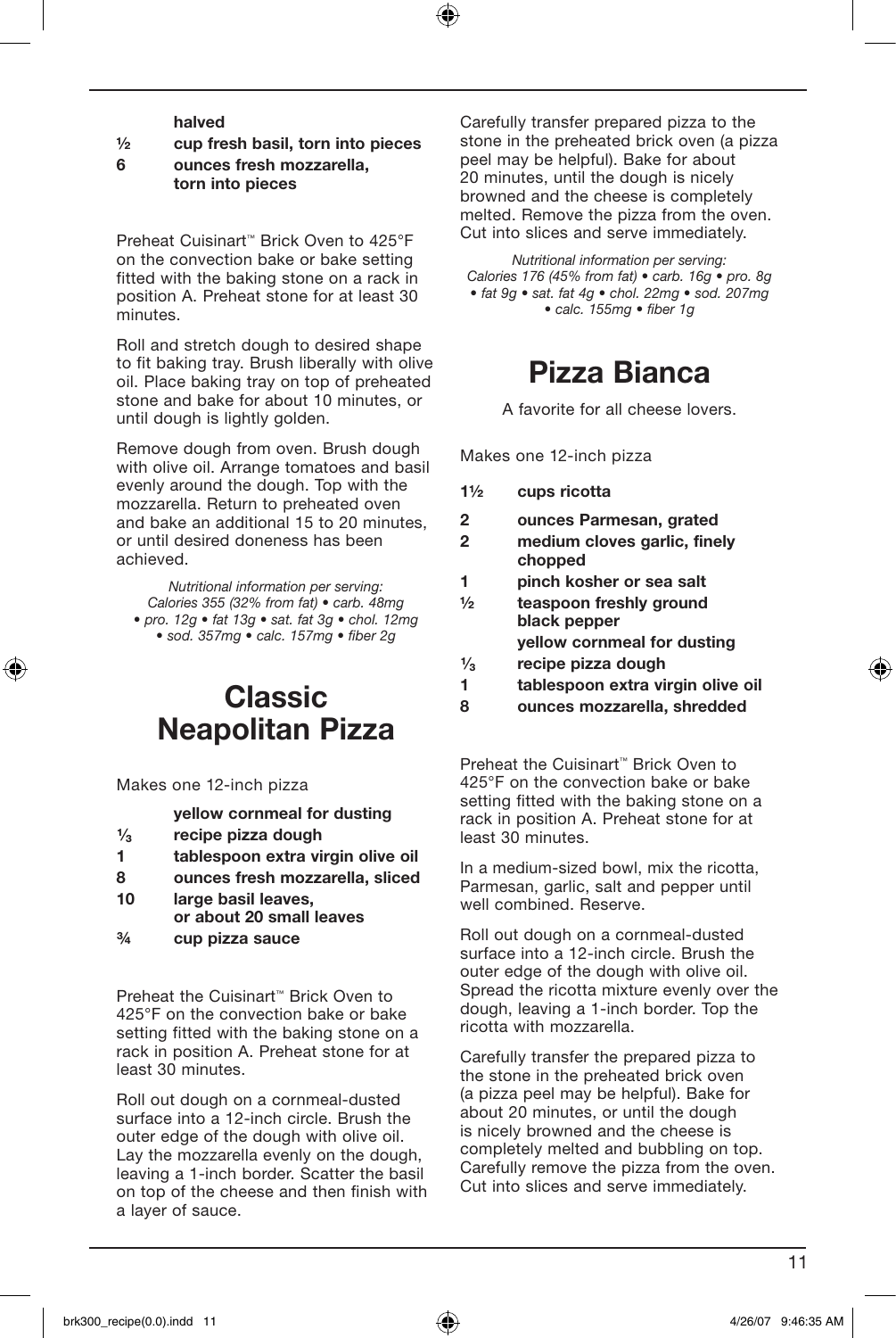*Nutritional information per serving: Calories 286 (53% from fat) • carb. 17g • pro. 16g • fat 17g • sat. fat 9g • chol. 51mg • sod. 434 mg • calc. 346mg • fiber 1g*

## Pizza with Italian Sweet Sausage and Garlic Spinach

Makes one 12-inch pizza

- 2 teaspoons olive oil
- 6 ounces fresh Italian sweet sausage, casings removed
- 3 to 4 cloves garlic, finely chopped
- 8 packed cups fresh spinach, washed and dried
- ¼ teaspoon kosher salt
- ¼ teaspoon crushed red pepper
- $\frac{1}{4}$  cup drv white wine yellow cornmeal for dusting
- $\frac{1}{3}$  recipe pizza dough<br>  $\frac{1}{2}$  cup pizza sauce
- ½ cup pizza sauce
- 8 ounces mozzarella, shredded
- 1 ounce Parmesan, grated extra virgin olive oil for brushing

Heat olive oil in a 12-inch skillet over medium heat. When oil shimmers across the pan add the sausage. Break up sausage into small pieces with a wooden spoon while it is cooking. Once sausage is completely cooked through, remove from pan and reserve.

Pour off all but 1 teaspoon of fat and add the chopped garlic to the pan and place over medium low heat. Stir for one minute, until garlic is fragrant, being careful not to burn. Stir in spinach until wilted and add the salt and crushed red pepper. Stir in the white wine, scraping up any browned bits that have been left behind in the pan. Continue cooking over medium heat until wine has almost completely evaporated. Remove from heat and reserve.

Preheat the Cuisinart™ Brick Oven to 425°F on the convection bake or bake setting fitted with the baking stone on a rack in position A. Preheat stone for at least 30 minutes.

Roll out dough on a cornmeal-dusted surface into a 12-inch circle. Pour pizza sauce in the middle of the dough and

spread out over the circle, leaving a 1-inch border. Place reserved sausage and garlic spinach evenly over pie. Scatter mozzarella and Parmesan evenly over pie as well. Brush olive oil along the border.

Carefully transfer the prepared pizza to the stone in the preheated brick oven (a pizza peel may be helpful). Bake until the crust is golden and the cheese is melted, about 15 to 20 minutes. Using the pizza peel, remove the pizza from the oven. Cut into slices and serve immediately.

*Nutritional information per serving: Calories 298 (48% from fat) • carb. 23g • pro. 14g • fat 16g • sat. fat 7g • chol. 41mg • sod. 527 mg • calc. 259mg • fiber 2g*

## Veggie Pizza

Makes one 12-inch pizza

- 2 tablespoons olive oil, divided
- 2 large cloves garlic, finely chopped
- 2 cups mixed bell peppers, sliced
- 1 cup mushrooms, sliced
- 1½ tablespoons fresh basil yellow cornmeal for dusting
- $\frac{1}{3}$  recipe pizza dough<br> $\frac{2}{3}$  cup pizza sauce
- $\frac{2}{3}$  cup pizza sauce<br>4 ounces mozzare
- ounces mozzarella, shredded

Preheat the Cuisinart™ Brick Oven to 425°F on the convection bake or bake setting fitted with the baking stone on a rack in position A. Preheat stone for at least 30 minutes.

Heat a large sauté pan with 1 tablespoon of olive oil over medium heat. When hot, add the garlic, peppers, mushrooms and basil and cook until peppers are bright and slightly softened.

Roll out dough on a cornmeal-dusted surface into a 12-inch circle. Brush the outer edge of the dough with olive oil. Pour pizza sauce in the middle of the dough and spread out over the circle, leaving a 1-inch border. Evenly scatter mozzarella, and top with vegetables.

Carefully transfer the prepared pizza to the stone in the preheated brick oven (a pizza peel may be helpful). Bake for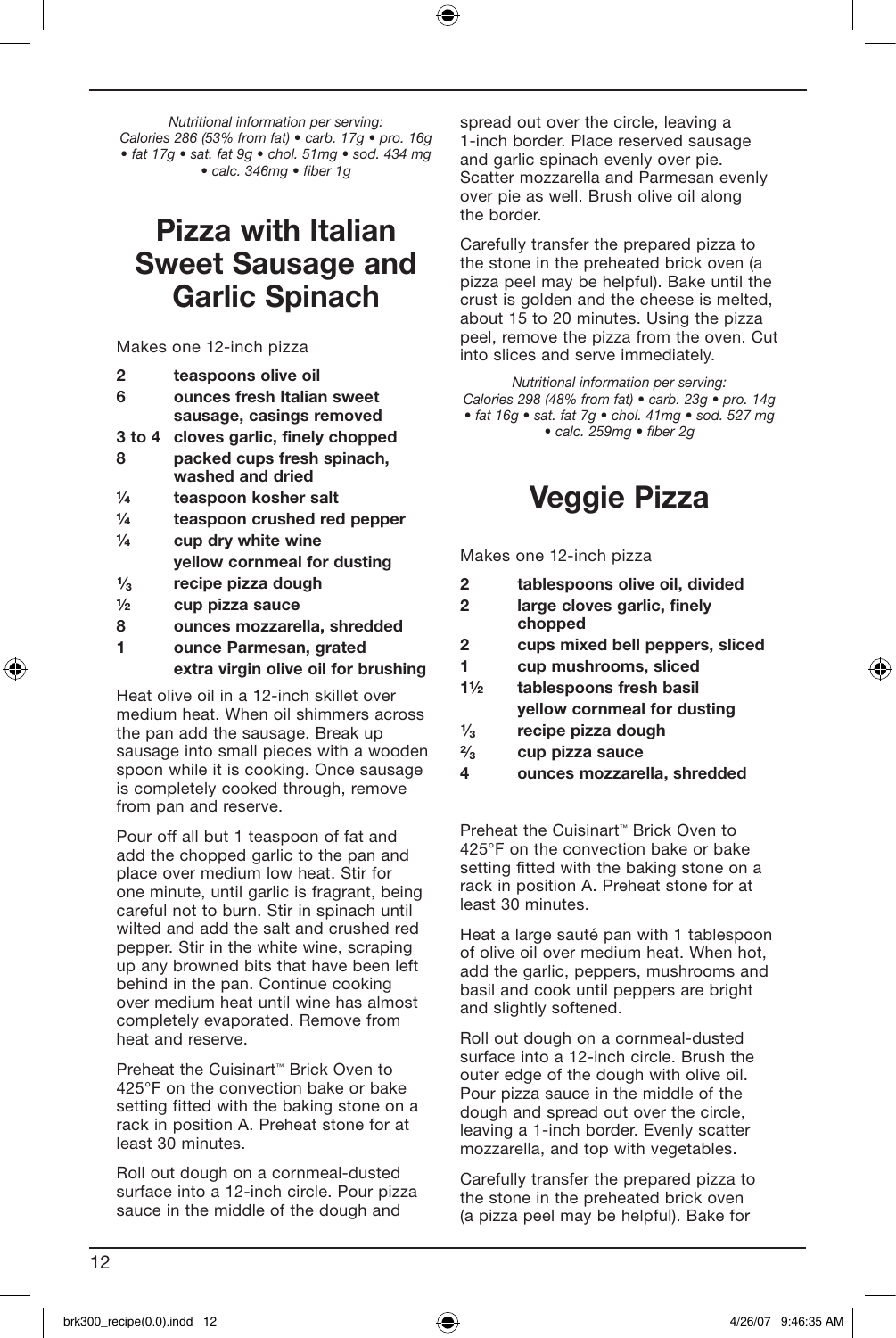about 20 minutes, until crust is nicely browned and cheese has fully melted on top.

Carefully, remove the pizza from the oven. Cut into slices and serve immediately.

*Nutritional information per serving: Calories 161 (41% from fat) • carb. 18g • pro. 7g • fat 7g • sat. fat 2g • chol. 11mg • sod. 155mg • calc. 86mg • fiber 1g*

## Pizza with Sun-dried Tomatoes, Artichokes, Goat Cheese and Fresh Mozzarella

#### Makes one 12-inch pizza

- yellow cornmeal for dusting  $\frac{1}{3}$  recipe whole wheat pizza dough
- extra virgin olive oil for brushing
- 2 tablespoons sun-dried tomatoes packed in oil, chopped
- 1 can (15 ounces) artichoke hearts, drained and dried thoroughly and quartered
- 5 basil leaves
- 3 ounces fresh goat cheese (like Montrachet)
- 2 ounces fresh mozzarella, sliced

Preheat the Cuisinart™ Brick Oven to 425°F on the convection bake or bake setting fitted with the baking stone on a rack in position A. Preheat stone for at least 30 minutes.

Roll out dough on a cornmeal-dusted surface into a 12-inch circle. Brush the entire surface of the dough with olive oil. Scatter the chopped sun-dried tomatoes and artichoke heart quarters over the surface of the pizza dough, leaving a 1-inch border around the outside. Tear the basil leaves in pieces and scatter over the toppings. Add liberal dollops of goat cheese evenly over the surface of the pizza. Place mozzarella slices evenly over surface of pizza as well.

Carefully transfer the prepared pizza to the stone in the preheated brick oven (a pizza peel may be helpful). Bake for about 20 minutes, until crust is nicely

browned and the cheese has melted. Carefully, remove the pizza from the oven. Cut into slices and serve immediately.

*Nutritional information per serving: Calories 140 (35% from fat) • carb. 17g • pro. 6g • fat 5g • sat. fat 3g • chol. 10mg • sod. 273mg • calc. 58mg • fiber 2g*

## Roasted Asparagus

Asparagus is delicious roasted, plus it is very simple to prepare.

Makes 4 servings

- 1 pound asparagus
- 1 teaspoon olive oil
- ¼ teaspoon kosher salt
- ¼ teaspoon crushed black pepper

Preheat Cuisinart™ Brick Oven to 425°F on the convection bake or bake setting with rack in position B.

Wash and thoroughly dry asparagus. Trim the rough ends off of the asparagus.

Place asparagus in a mixing bowl and toss with the teaspoon of olive oil, salt and pepper.

Line up asparagus on the baking sheet and bake on the upper rack for 10 to 15 minutes, until the asparagus is tender.

Serve immediately.

*Nutritional information per serving: Calories 36 (28% from fat) • carb. 5g • pro. 3g • fat 1g • sat. fat 0g • chol. 0mg • sod. 86mg • calc. 24mg • fiber 2g*

## **Butternut Squash and** Potato Gratin

A nice twist to a great traditional side dish.

Makes 6 to 8 servings

|    | cooking spray                        |
|----|--------------------------------------|
| 1. | cup heavy cream                      |
| 2  | cloves garlic, crushed and<br>peeled |
| 1  | branch fresh rosemary                |
| 4  | ounces Gruyère cheese                |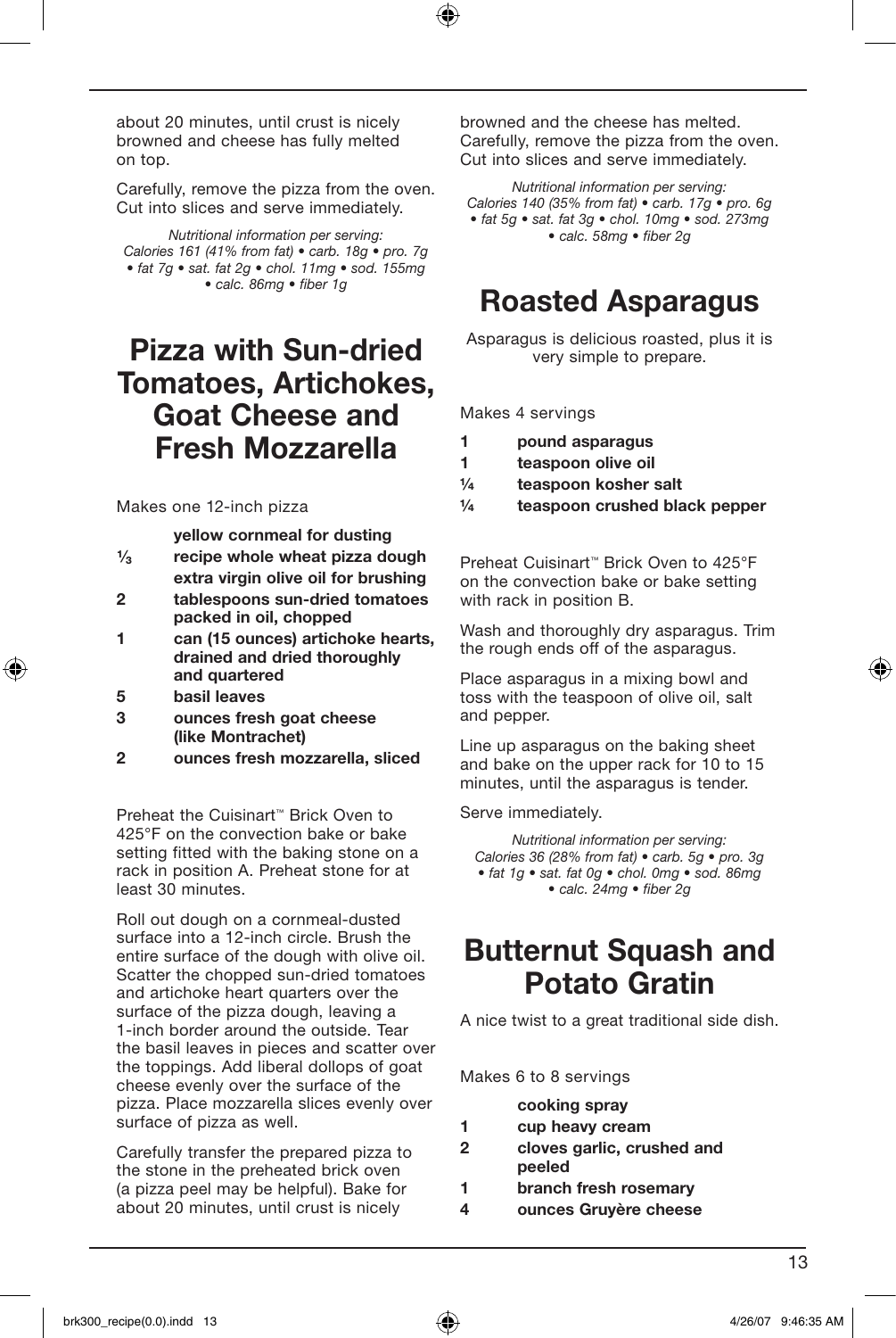- ¾ pound butternut squash, peeled
- 1 pound Yukon Gold potatoes
- 1 teaspoon kosher salt
- ½ teaspoon freshly ground pepper

Lightly coat a Cuisinart® 9½-inch (1¼ quart) Open Oval Baker with cooking spray. Place the baking tray lined with aluminum foil on a rack in position A. Preheat the Cuisinart™ Brick Oven to 350°F on the bake setting.

Place the heavy cream, crushed garlic, and rosemary branch in a small saucepan. Bring the cream to almost a boil and reduce the heat to maintain a low simmer. Simmer cream for about 15 to 20 minutes.

Using the shredding disc in the Cuisinart® food processor, shred the Gruyère. Remove and reserve. Insert the medium (4-mm) slicing disc. Slice the butternut squash using medium-hard pressure. Remove and reserve. Slice the potatoes as well using medium pressure.

Arrange a layer of the potatoes in concentric circles in the prepared baking dish followed by a similar layer of the butternut squash. Sprinkle with some salt, a pinch of pepper and some of the Gruyère. Repeat layers of sliced potatoes and squash with seasonings and cheese, finishing with a top layer of neatly arranged butternut squash, seasoned with the remaining cheese scattered on top. If there is any salt left over, stir into the warm cream. Discard the rosemary and garlic and carefully pour the cream over the top of the potatoes. Cover the baker tightly with aluminum foil that has been sprayed with cooking spray and set on the prepared baking tray. Bake for 1 to 1½ hours, until the potatoes are tender when pierced with a knife. Uncover, and broil until browned and bubbly, about 5 to 7 minutes. Remove from the oven and let stand for 10 minutes before serving.

#### *Nutritional information per serving (based on 8 servings):*

*Calories 223 (61% from fat) • carb. 16g • pro. 7g • fat 16g • sat. fat 10g • chol. 56mg • sod. 231mg • calc. 190mg • fiber 2g*

## Roasted Stuffed **Peppers**

Makes 4 servings

- 5 medium-large red bell peppers, divided
- 1 small eggplant, peeled and cut into ½-inch dice
- 1 cup grape tomatoes
- 4 cloves garlic
- 1 teaspoon fine sea salt, or table salt
- ½ teaspoon freshly ground black pepper
- 2 tablespoons extra virgin olive oil
- 1½ teaspoons dried basil
- 2 cups couscous, cooked
- 2 tablespoons chopped fresh parsley
- 1½ cups crumbled feta, divided

Line the Cuisinart™ Brick Oven's baking tray with foil.

Cut one of the peppers into 1-inch strips. Toss pepper strips, eggplant, tomatoes and garlic in a mixing bowl with salt, pepper, and olive oil. Arrange vegetables in one layer on the prepared baking tray. Place in oven on a rack in position A and turn on the broil function to roast vegetables for about 40 minutes, tossing a few times, or until vegetables are soft and the skin on the peppers begins to peel off. Remove from oven and reserve in a medium-sized bowl.

While the vegetables are roasting, cut the tops off of the remaining peppers, and clean out the seeds. Trim the bottom of the peppers if necessary, so that each one stands evenly on a plate. Place peppers lying down on the baking sheet. Once roasted vegetables are finished, broil peppers in brick oven for about 10 to 15 minutes, until slightly blackened but not too soft.

While the peppers are roasting, toss the reserved vegetables with the basil, couscous, and 1 cup of feta.

Remove peppers from oven and evenly divide the couscous/vegetable mixture among the peppers. Top each stuffed pepper with 2 tablespoons of feta.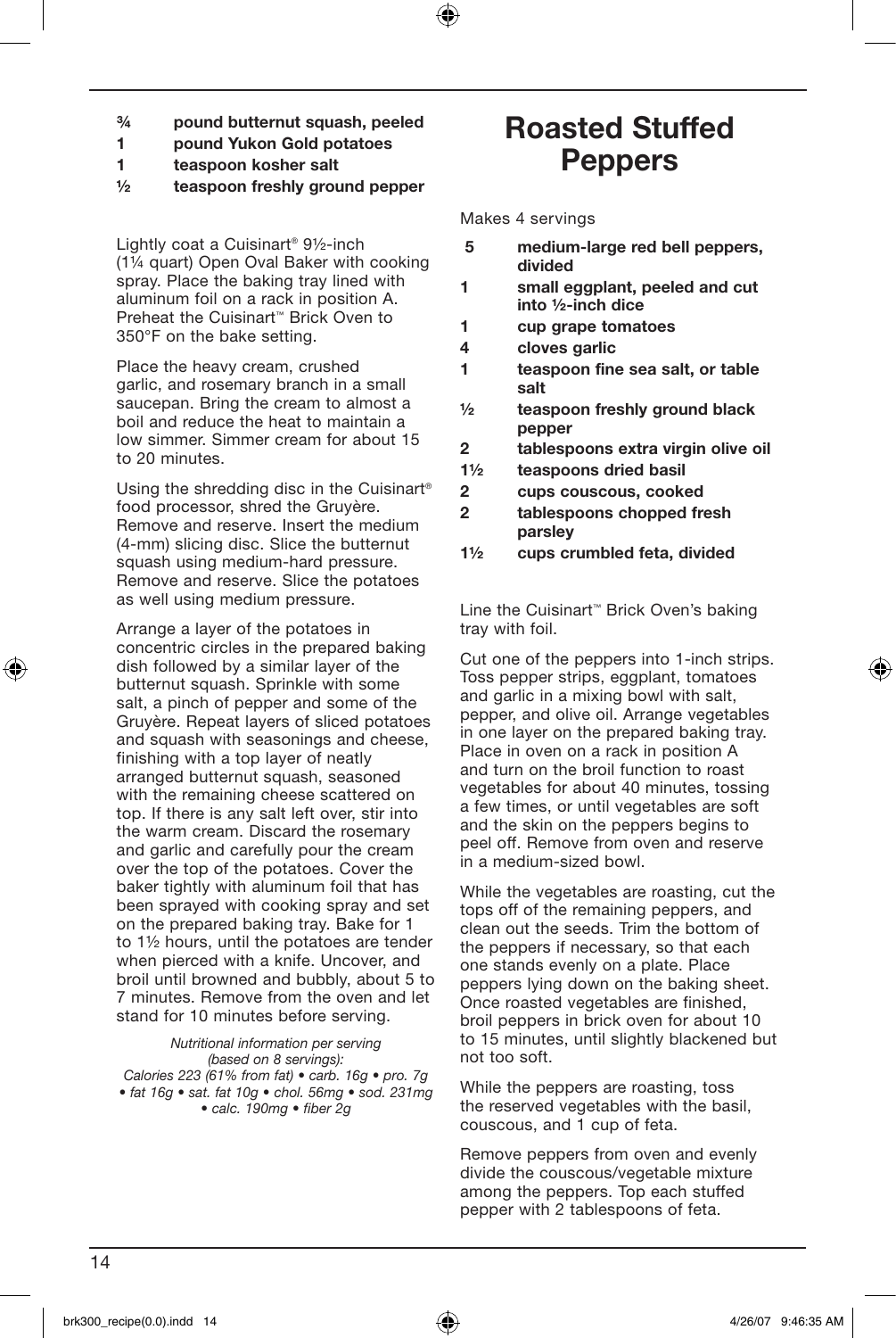Return to brick oven and broil for 10 minutes, or until feta has browned slightly.

Serve immediately.

*Nutritional information per serving: Calories 432 (52% from fat) • carb. 36g • pro. 17g • fat 25g • sat. fat 14g • chol. 76mg • sod. 1548mg • calc. 459mg • fiber 5g*

## Herb Roasted Chicken

Serves 4 to 6

- 1 4 to 4½ pound chicken, rinsed and patted dry
- 1 tablespoon olive oil
- 1 teaspoon dried basil
- 1 teaspoon dried thyme
- 1 tablespoon fresh chopped rosemary
- 1 teaspoon kosher salt
- 1 teaspoon freshly ground black pepper
- 1 lemon, cut in half
- 2 cloves garlic, smashed butchers twine if using rotisserie function

Make a paste with the olive oil, dried and fresh herbs, salt, and pepper by mixing ingredients together in a small bowl.

Squeeze lemon all over outside and inside chicken. Stuff the chicken with the lemon halves and garlic cloves. Rub the herb paste all over the skin of the chicken.

For rotisserie:  $(3 - 4\frac{1}{2})$  lb. chicken) Truss the chicken well. Insert the rotisserie skewer through the chicken, securing the forks with the rotisserie screws so that the chicken is stabilized. Secure the rotisserie spit in the oven into the spit support and socket. Turn oven to 400˚F and turn to rotisserie setting. Roast for about 1 hour and 15 to 1 hour and 25 minutes, so that when the thigh is pierced the juices run clear. Remove from oven using the rotisserie. To ensure even, crispy skin, turn the function to regular bake when the chicken breasts are facing up for the last 5 to 10 minutes of cook time. Baste the chicken periodically throughout cook time with olive oil or melted butter.

Remove chicken with rotisserie removal grip.

For roasting:  $(3 - 4\frac{1}{2})$  lb. chicken) Preheat Cuisinart® Brick Oven to 375˚F on convection bake or bake setting with a rack in position A.

Place prepared chicken on baking sheet lined with parchment paper. Roast for 1 hour 15 minutes to 1 hour 25 minutes in preheated oven, until the juices run clear when the thigh is pierced.

*Nutritional information per serving (based on 6 servings): Calories 232 • (61% from fat) • carb. 3g • pro. 31g • fat 10g • sat. fat 3g • chol. 96mg • sod. 316mg • calc. 42mg • fiber 0g*

## Hoisin Glazed Cornish Hens

This marinade is very versatile. Try it brushed on salmon or chicken pieces and simply roast in the oven.

Makes 2-4 servings

#### Glaze:

- ½ cup hoisin sauce
- 2 tablespoon honey
- 2 tablespoon soy sauce
- 1 tablespoon fresh ginger, finely chopped
- 2 cloves fresh garlic, finely chopped
- 2 cornish game hens, 1- 1¼ pounds each, rinsed and patted dry

In a mixing bowl stir together the hoisin, honey, soy, ginger, and garlic.

Place the hens in a sealable plastic bag. Pour the marinade into the bag and refrigerate for at least an hour up to overnight.

#### For rotisserie:

Once ready to cook remove hens from bag and place on a clean work surface. Truss both hens well as you would a chicken. Insert the rotisserie skewer through the chicken, securing the forks with the rotisserie screws so that the hens are stabilized. Secure the rotisserie spit in the oven into the spit support and socket. Turn Cuisinart® Brick Oven to 400˚F and turn to the rotisserie setting. Roast for 35 to 40 minutes.

Remove hens with rotisserie removal grip.

#### For roasting:

Preheat Brick Oven to 400°F on the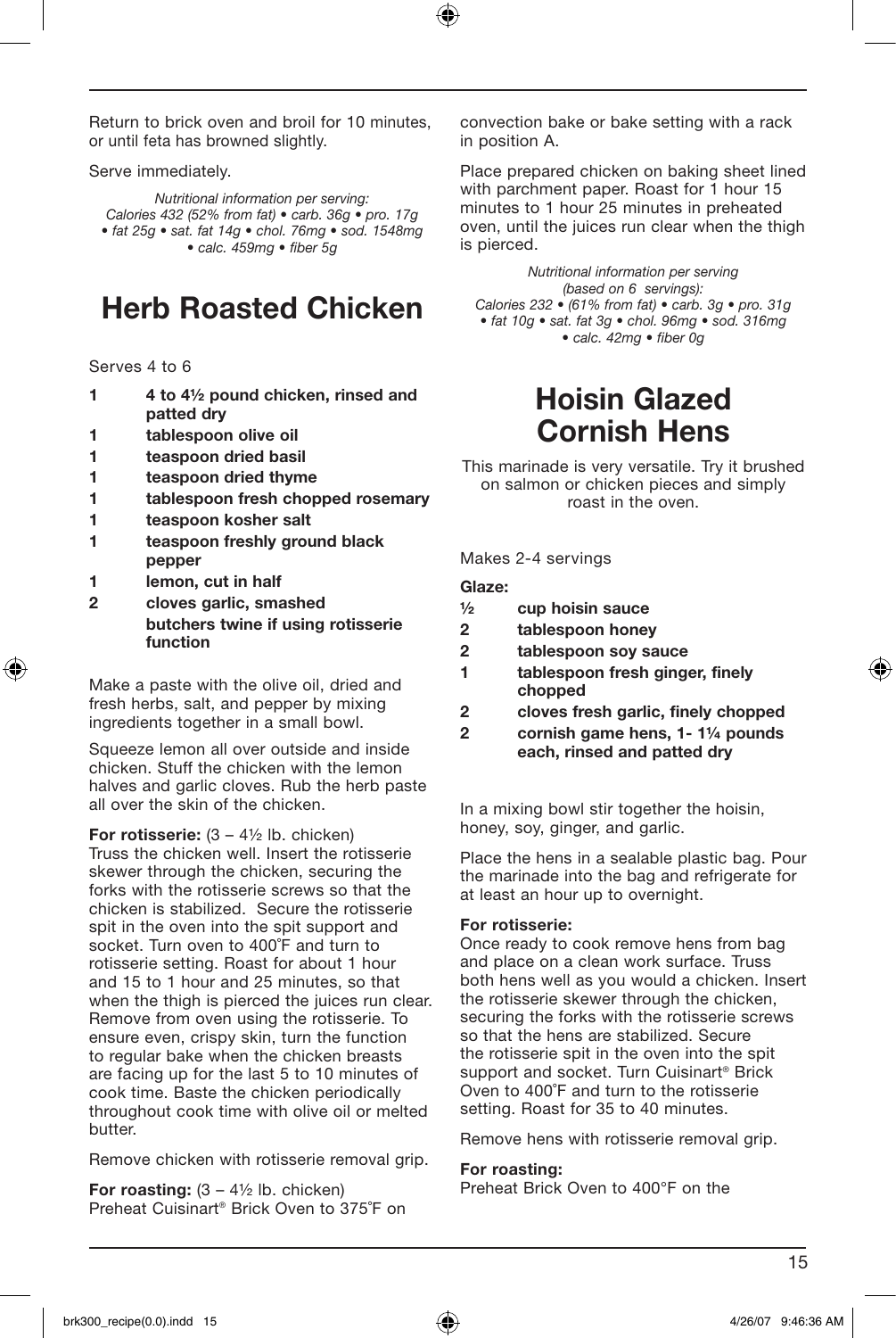convection bake or bake setting with a rack in position A.

Place hens on the baking tray lined with parchment paper or aluminum foil. Roast for 35 to 45 minutes until juices run clear when thigh is pierced with the tip of a knife.

Serve with steamed rice.

*Nutritional information per serving ( based on 4 servings): Calories 408 (35% from fat) • carb. 7g • pro. 57g • fat 16g • sat. fat 4g • chol. 178mg • sod. 776mg • calc. 37mg* 

## Standing Rib Roast

This dish is a real treat. Be sure to serve it with popovers (page 7).

Makes 6 to 10 servings

- 1 5 to 6 pound standing rib roast (2 to 3 ribs), butcher's cut\*
- 3 cloves garlic, peeled
- 1 tablespoon coarsely ground or cracked black pepper
- 1 tablespoon kosher or coarse sea salt
- 2 tablespoons fresh thyme leaves
- 1 tablespoon fresh rosemary leaves
- 1 tablespoon extra virgin olive oil
- 2 large onions, roughly chopped
- 2 large carrots, peeled and roughly chopped

Remove roast from refrigerator 1 hour before roasting.

Insert the metal chopping blade into the Cuisinart® Food Processor. With the machine running, drop the garlic through the feed tube and process to chop, about 5 seconds. Scrape the work bowl and add the pepper, salt, fresh herbs and olive oil. Process for 10 seconds. Rub this mixture all over the exterior of the meat and let stand. (This may be done ahead and rubbed on the meat. Cover and refrigerate until 1 hour prior to roasting.)

Preheat Cuisinart™ Brick Oven to 400ºF on convection bake or bake setting with a rack in position A.

Scatter the chopped onion and carrot on the baking sheet lined with aluminum foil. Arrange roast, bone side down, fat side up,

on top of the vegetables on the baking sheet. Roast in preheated oven for 30 minutes and then reduce heat to 350°F and roast for 13 minutes per pound. The total time is about 1 hour 20 minutes to 1 hour and 40 minutes. Internal temperature when checked with a thermometer should be about 120-125°F. Meat will continue to cook as it rests, and the internal temperature will go up another 5 to 10 degrees. Let roast rest at least 10 to 20 minutes before carving.

\*A "butcher's cut" standing rib roast is the easiest to carve. The butcher removes the chine bone and separate the meat from the bones to create a boneless rib roast. Then the meat is tied onto the bone cradle with butcher's twine for roasting. This allows for the flavor from the bones, and keeps the meat moist. Fat should be trimmed to a ¼ inch thickness.

*Nutritional information per serving (based on 10 servings): Calories 560 (75% from fat) • carb. 2g • pro. 32g • fat 46g • sat. fat 18g • chol. 123mg* 

*• sod. 492mg • calc. 33mg • fiber 0g*

## Rack of Lamb with Parmesan and Herb Crust

An impressive special occasion meal.

Serves 2

| 1             | rack of lamb, frenched to the bone**<br>(approximately 1.5 pounds) |
|---------------|--------------------------------------------------------------------|
| 1/2           | ounce Parmesan cheese                                              |
| 1             | tablespoon fresh rosemary leaves                                   |
| $\frac{1}{2}$ | tablespoon fresh thyme leaves                                      |
| 1/2           | cup panko (Japanese bread crumbs)                                  |
|               |                                                                    |

- 1 teaspoon roasted garlic purée\*\*\*
- ¾ teaspoon kosher salt
- ½ teaspoon freshly ground pepper
- 2 tablespoons extra virgin olive oil
- 1 tablespoon Dijon mustard

Preheat Cuisinart™ Brick Oven to 425ºF on convection bake or bake setting with a rack in position A. Line the baking tray with aluminum foil.

Insert metal chopping blade in Cuisinart® Food Processor. With the machine running, drop the Parmesan through the feed tube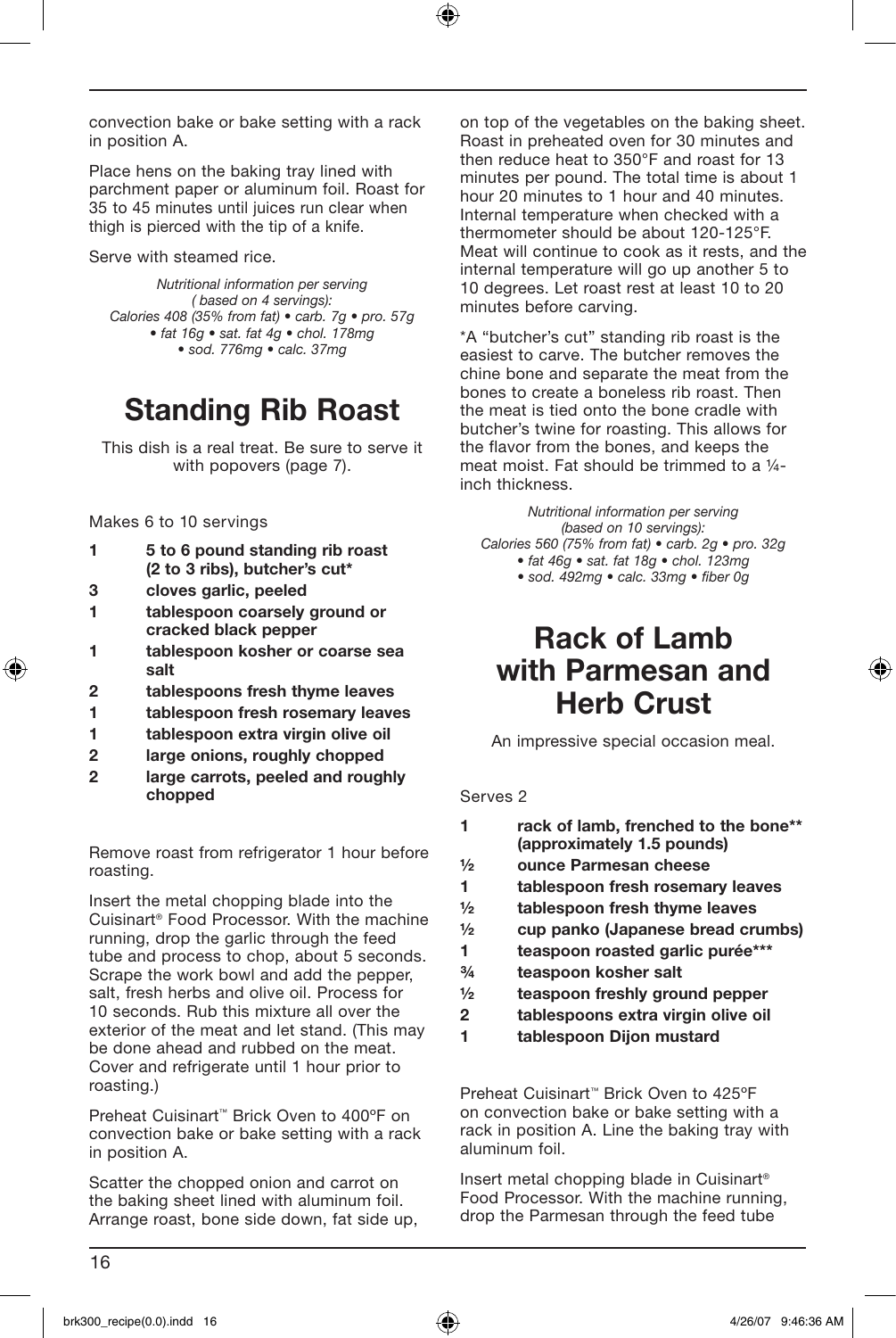until finely chopped. Add the rosemary and thyme. Turn machine on for about 30 to 45 seconds until the herbs are finely chopped. Add the garlic purée, salt, pepper, and panko and pulse so that ingredients are incorporated. With the machine running, add the olive oil in a slow stream so that crumb mixture is moistened and comes together somewhat. Reserve.

Apply an even coating of Dijon mustard all over the meat of the lamb. Press the crumb mixture onto the mustard-coated portion of lamb so it adheres evenly on both sides.

Place lamb rack on foil-lined baking tray fat side up. Roast for 15 to 20 minutes. Lamb is medium rare when an instant-read thermometer reads 130ºF. Remember, lamb will continue to cook about 5 extra degrees once removed from oven.

Allow lamb to rest 5 minutes before slicing and serving.

\*\* Any butcher can prepare lamb this way.

\*\*\* To roast whole head of garlic: cut top off, drizzle lightly with olive oil and loosely wrap bulb in foil. Place in a 400ºF oven for 45 minutes. Once cool, squeeze the roasted cloves out and purée in blender.

*Nutritional information per serving: Calories 683 ( 40% from fat) • carb. 54g • pro. 47g • fat 30g • sat. fat 8g • chol. 133mg • sod. 1160mg • calc. 194mg • fiber 3g*

## Herb Roasted Leg of Lamb

Serves 8 to 12

#### 2 to 3 cloves garlic

- 1 tablespoon fresh rosemary
- 2 tablespoons fresh parsley
- 1 tablespoon fresh thyme
- ½ ounce Parmesan cheese
- ½ cup panko (Japanese breadcrumbs)
- ¾ teaspoon kosher salt, divided
- ¾ teaspoon freshly ground pepper, divided
- 2 tablespoons olive oil
- 1 small boneless leg of lamb, butterflied, approximately 3½ pounds

Place garlic cloves, rosemary, parsley, and thyme in the workbowl of a Cuisinart® Food

Processor fitted with the metal chopping blade. Pulse until all is finely chopped. Add the Parmesan and pulse again until the cheese is chopped. Pulse in the breadcrumbs and ¼ teaspoon of salt and ¼ teaspoon of pepper. With the machine running, add the olive oil through the feed tube until the mixture comes together.

Lay the lamb cut side up; evenly spread the stuffing over the surface of the lamb. Fold the sides of the lamb in and then roll the lamb. Secure well with butcher's twine and tie in 1 to 2 inch intervals. Salt and pepper the outside of the lamb.

#### For rotisserie:

Line the baking tray with aluminum foil and place on a rack in position A.

Insert the rotisserie skewer through the length of the lamb, securing the forks with the rotisserie screws so that the lamb is stabilized. Secure the rotisserie spit in the oven into the spit support and socket. Turn Cuisinart® Brick Oven to 375˚F and turn to rotisserie setting.

#### For roasting:

Preheat Cuisinart® Brick Oven to 375°F and turn to convection or regular bake setting with rack in position A. Place prepared roast in the preheated oven.

Roast for 45 to 55 minutes until thermometer reads 130°F for medium rare.

*Nutritional information per serving (based on 12 servings): Calories 175 (39% from fat) • carb. 8g • pro. 18g • fat 7g • sat. fat 2g • chol. 54mg • sod. 156mg • calc. 29mg • fiber 0g*

## Rosemary Sage Pork Roast

This delicious pork roast is a great and easy main dish for entertaining.

#### Serves 6 to 10

- 1 cup kosher salt 1 cup granulated sugar 3 quarts water 1 3 to 4 pound pork roast
- 3 garlic cloves
- 1 tablespoon fresh rosemary
- 1 tablespoon fresh sage
- 1 tablespoon Dijon mustard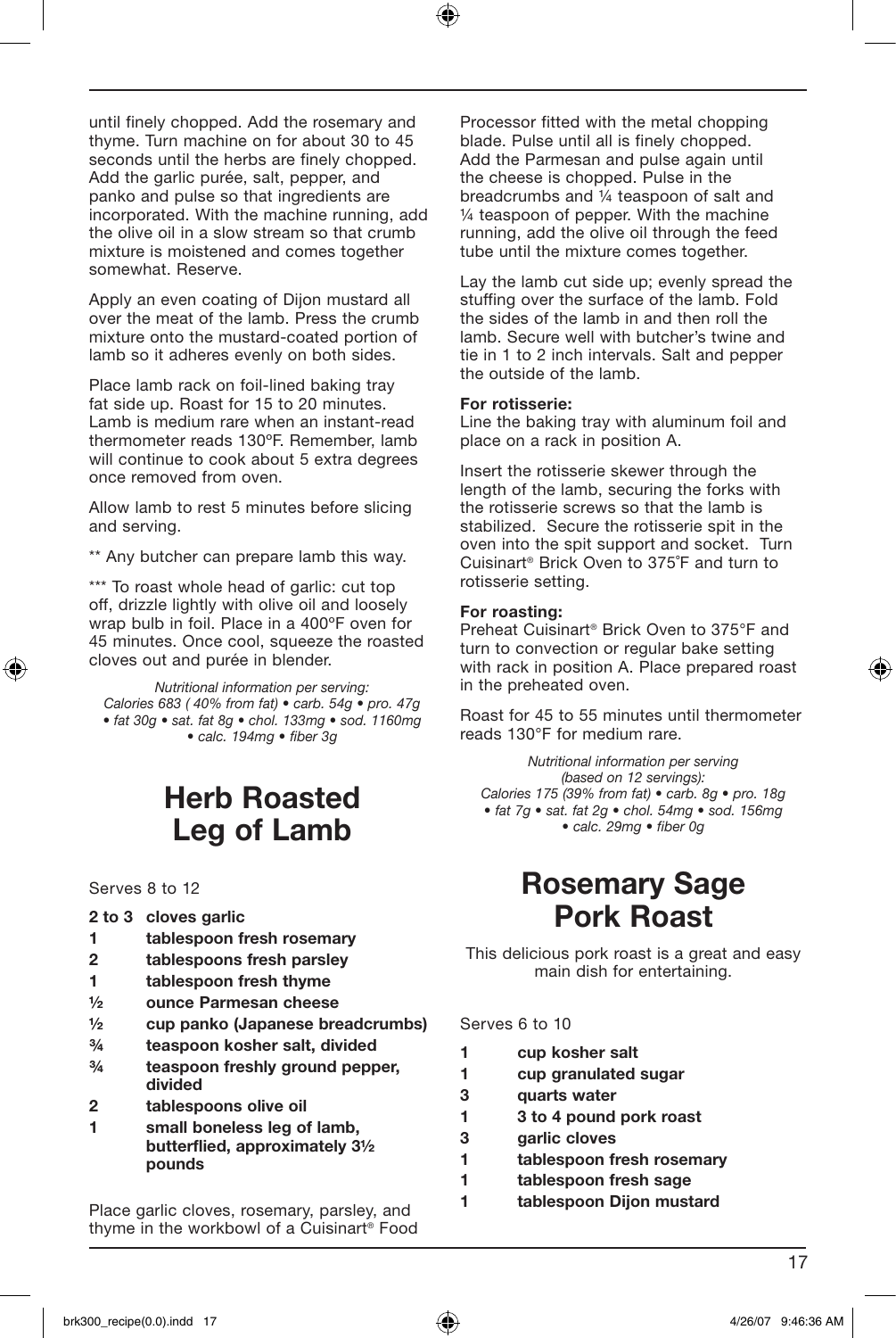- 1 teaspoon kosher salt
- 1 teaspoon freshly ground pepper
- 2 tablespoons extra virgin olive oil

Dissolve salt and sugar with the water in a large mixing bowl that will fit into your refrigerator. Submerge the roast in the brine solution and refrigerate up to 4 hours.

While roast is soaking, prepare the marinade. Place the metal chopping blade into the Cuisinart® food processor. With the machine running, drop the cloves of garlic through the feed tube and run until finely chopped. Add the fresh rosemary and sage and pulse until chopped. Add the Dijon mustard, salt and pepper. Turn the processor on and with it running, pour the olive oil through the feed tube.

Once the roast has soaked, rinse it well under cold water and dry thoroughly. Sprinkle the roast all over with kosher salt and freshly ground pepper. Slather the marinade all over the roast and let stand at room temperature for ½ hour.

Tie the roast evenly with butcher's twine for even roasting.

#### For rotisserie:

Insert the rotisserie skewer through the pork roast, securing the forks with the rotisserie screws so that the pork is stabilized. Secure the rotisserie spit in the oven into the spit support and socket.

Turn Cuisinart® Brick Oven to 400°F and turn to the rotisserie setting.

Begin checking the roast after 50 minutes with a meat thermometer. The internal temperature for medium is 145°F.

Remove roast with rotisserie removal grip.

Allow roast to rest 5 minutes before carving.

#### For roasting:

Preheat Brick Oven to 400°F and turn to convection bake or regular bake setting with a rack in position A. Place tied roast on baking tray and place in preheated oven.

Begin checking the pork roast at about 50 minutes with a meat thermometer to achieve desired doneness. The internal temperature should be 145°F for medium. Allow to rest 5 minutes before carving.

Whether roasting with regular or convection bake, baste pork throughout cooking time.

*Nutritional information per serving (based on 10 servings): Calories 389 (46% from fat) • carb. 1g • pro. 50g • fat 19g • sat. fat 6g • chol. 143mg • sod. 289mg • calc. 51mg • fiber 0g*

## Simply Roasted Salmon and Fennel

Don't let the simple preparation of the salmon fool you – it is really delicious!

#### Serves 4

- 10 ounces fennel bulb
- 2 teaspoons olive oil, divided
- ½ teaspoon kosher salt
- 1½ pounds fresh salmon, preferably wild, skin removed (one whole piece or cut into individual fillets)
- ¼ teaspoon freshly ground pepper

Preheat Cuisinart™ Brick Oven to 425°F on convection or regular bake setting with a rack in position A. Line the baking tray with parchment paper.

Slice the fennel bulb into ¼-inch lengthwise strips. Toss fennel with 1 teaspoon olive oil and a pinch of salt in a mixing bowl.

Place fennel on prepared baking tray and place into oven. Roast for 10 to 15 minutes, flipping vegetables once half way through roasting time.

While fennel is roasting, prepare the salmon. Rub the remaining olive oil, salt and pepper all over the flesh of the salmon.

Once fennel has roasted, remove, and place salmon on top of fennel.

Switch rack to position B and return to the oven. Roast salmon for an additional 18 to 20 minutes until desired doneness has been achieved.

Serve immediately.

*Nutritional information per serving: Calories 223 (61% from fat) • carb. 16g • pro. 7g • fat 16g • sat. fat 10g • chol. 56mg • sod. 231mg • calc. 190mg • fiber 2g*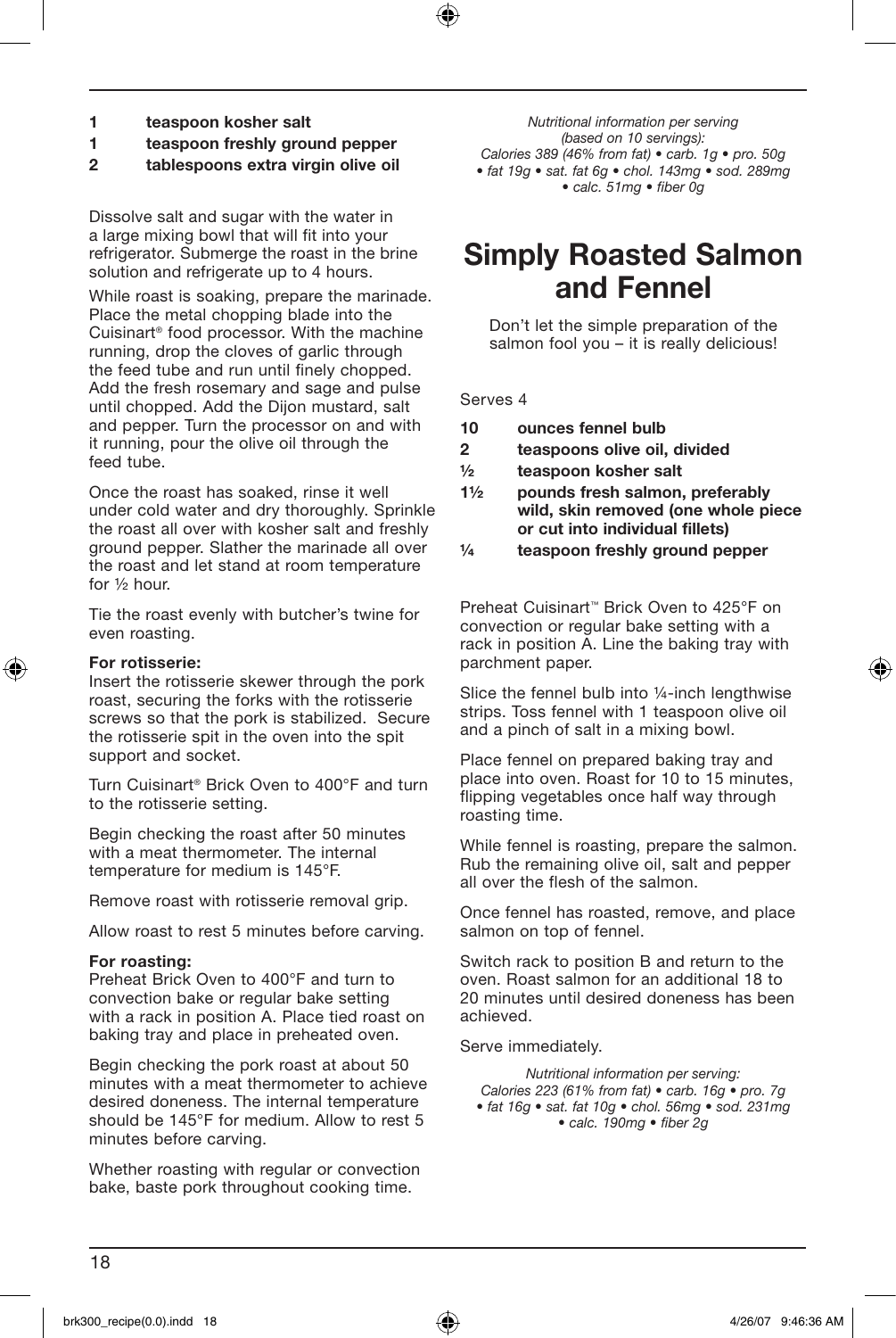## Pâte Sucrée

Use any leftovers of this sweet dough for simple cookies. Just roll and cut into your favorite shapes.

Makes two 9-inch single tarts/pies, or one double-crusted pie

- 2 cups unbleached, all-purpose flour
- 2 tablespoons granulated sugar
- ½ teaspoon table salt
- ¾ cup (12 tablespoons) unsalted butter, room temperature
- 2 large egg yolks
- 1 tablespoon cold water
- 1 teaspoon lemon zest (optional)
- ½ teaspoon vanilla extract

In the work bowl of a Cuisinart® Food Processor fitted with the metal chopping blade, process the flour, sugar and salt for 10 seconds. Add the butter and process until combined. With the machine running, add the yolks, one at a time, and process until incorporated. Add the water, zest and vanilla; pulse 3 to 4 times, until combined.

Form dough into 2 flat discs. Wrap in plastic; chill in refrigerator until ready to use.

*Nutritional information per serving: Calories 110 (61% from fat) • carb. 10g • pro. 1g • fat 8g • sat. fat 0g • chol. 0mg • sod. 100mg • calc. 4mg • fiber 0g* 

## Fresh Berry Tart

Use one, or a mix of all four berries, for this delicious summer treat.

Makes one 9-inch tart, 8-12 servings

- ½ recipe Pâte Sucrée
- 4 ounces bitter/semisweet chocolate, chopped
- 4 ounces cream cheese, room temperature, cut into 4 pieces
- $\frac{1}{3}$  cup + 1 tablespoon granulated sugar pinch table salt
- 8 ounces mascarpone, room temperature
- 1 teaspoon vanilla extract or ½ vanilla bean, scraped
- 1 cup heavy cream

#### 3-4 cups mixed berries (raspberries, strawberries, blueberries, blackberries)

Preheat Cuisinart™ Brick Oven to 350°F on the bake setting fitted with the baking stone on a rack in position A. Preheat stone for at least 30 minutes.

Roll out the sucrée dough into a 10-inch disc. Fit into an ungreased tart ring. Chill for about 20 minutes. Using a fork, prick the dough evenly all over but make sure not to go entirely through the dough. Line the shell with parchment and weigh down with dried beans or rice. Bake in preheated oven for about 15 to 20 minutes, or until the dough is dry underneath the parchment. Remove the beans/rice and parchment, and bake the tart shell for an additional 5 to 10 minutes, or until the shell is nicely browned. Remove from oven, cool and reserve.

In a heatproof bowl over a pot of simmering water, melt the chocolate. Pour into reserved tart shell and smooth with a rubber spatula. Chill tart shell in freezer for about 5 minutes, or until hardened. Reserve.

Cream the cream cheese, sugar and salt with a Cuisinart® Hand Mixer until light and fluffy, about 30 seconds. Add the mascarpone and beat until combined. If the mixture is lumpy, beat on high until it is smoothed out. Add the vanilla and mix to combine. Add the heavy cream 1⁄3 cup at a time, mixing well between additions.

Pour the mascarpone mixture into the prepared shell. Smooth the top, making a small dome in the center, using a small offset spatula. Arrange berries in any desired fashion.

*Nutritional information per serving (based on 12 servings): Calories 330 (63% from fat) • carb. 27g • pro. 5g • fat 24g • sat. fat 13g • chol. 78mg • sod. 151 mg* 

*• calc. 65mg • fiber 3g*

## Pâte Brisée

This versatile dough can be used for sweet or savory treats. Makes two single crust 9-inch tarts/pies, or one double-crust pie

#### 2 cups unbleached, all-purpose flour 1 teaspoon table salt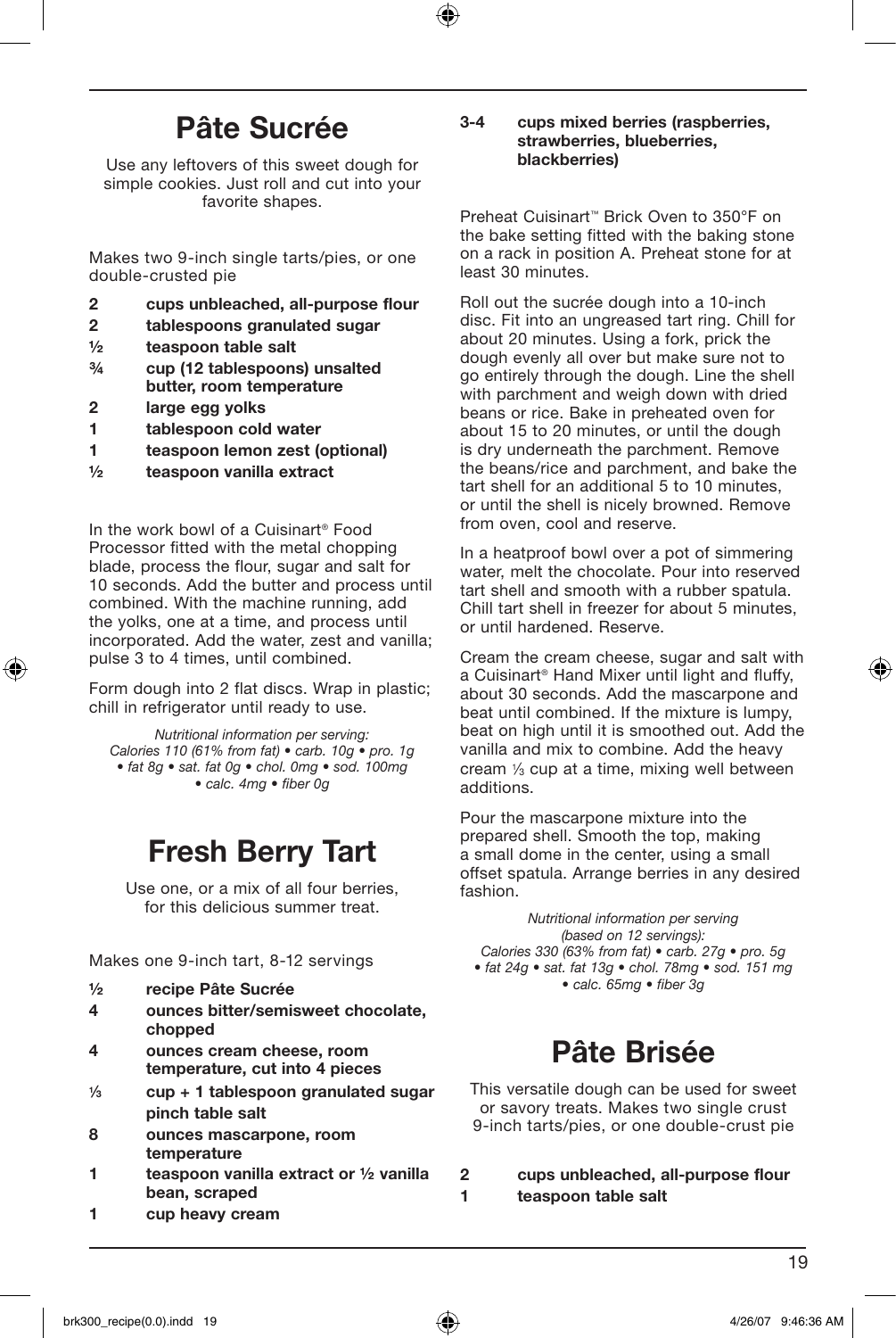- ½ pound unsalted butter, cold and cubed
- 4 tablespoons ice water

Place flour and salt in a Cuisinart® Food Processor fitted with the chopping blade. Process for 10 seconds. Add butter to work bowl and pulse until the mixture resembles coarse crumbs. Pour in water, 1 tablespoon at a time, and pulse until a dough is just forms. Form dough into 2 flat discs; wrap in plastic and refrigerate until ready to use.

*Nutritional information per serving: Calories 110 (66% from fat) • carb. 8g • pro. 1g • fat 89g • sat. fat 0g • chol. 0mg • sod. 98mg • calc. 4mg • fiber 0g*

\*For a sweet Pâte Brisée, follow the same recipe as above except add ¼ cup of granulated sugar to the dry ingredients in the work bowl.

*Nutritional information per serving: Calories 47 (5% from fat) • carb. 10g • pro. 1g • fat 0g • sat. fat 0g • chol. 0mg • sod. 98mg • calc. 2mg • fiber 0g*

## Classic Apple Pie

Makes one 10-inch deep-dish pie, 8-12 servings

- 1 recipe sweet brisée dough
- 5 large apples (Golden Delicious, Ginger Gold, or other similar apples), peeled, cored, halved and very thinly sliced
	- juice of 2 lemons
- 1 teaspoon vanilla extract
- ½ cup granulated sugar
- 1 large egg
- 1 large egg yolk
- pinch table salt

Preheat Cuisinart™ Brick Oven to 350°F on the bake setting fitted with the baking stone on a rack in position A. Roll out ½ of the dough into a 10-inch disc. Fit into an ungreased, 9-inch, 1½-quart ceramic pie shell. Chill in refrigerator for about 20 minutes. Roll out remaining half of dough into a 10-inch disc on a piece of parchment. Cut into ¼ to ½-inch strips. Chill in refrigerator until needed.

In a large bowl, toss the apples, lemon juice, vanilla, and sugar together. Fan the apples in the reserved pie baker in layers.

Make an egg wash by mixing the egg, yolk, and salt together with a fork. Brush on the outer rim of the pie shell. Using reserved brisée strips, weave the strips into a latticework design over the apples. Brush lattice with egg wash. Bake directly on the baking stone in the preheated oven for 40 to 50 minutes, or until the top of the pie is a dark golden brown.

*Nutritional information per serving (based on 12 servings): Calories 300 (48% from fat) • carb. 37g • pro. 3g • fat 168g • sat. fat 0g • chol. 35mg • sod. 220mg • calc. 16mg • fiber 1g*

## **Chocolate** Soufflé Cake

This rich cake is best served right out of the oven. Top with freshly whipped cream and sliced strawberries for an elegant addition.

Makes one 10-inch cake, 12-16 servings

- 8 ounces bittersweet chocolate, chopped
- 2 tablespoons unsalted butter, chopped, plus more to dust the cake pan
- 9 large eggs, separated
- 1¼ cup granulated sugar, divided, plus more to dust cake pan
- 2 large egg whites
- 1 tablespoon water pinch table salt
- 1⁄3 cup unbleached, all-purpose flour whipped cream (optional) fresh strawberries, hulled and sliced (optional)

Preheat Cuisinart™ Brick Oven to 375°F on the convection bake or bake setting with a rack in position A.

Butter a 10 x 3-inch round cake pan. Cut a circle of parchment paper to line the bottom of the pan; butter the parchment; dust entire pan with sugar. Clean the lip of the pan so no butter or sugar is on it. Reserve.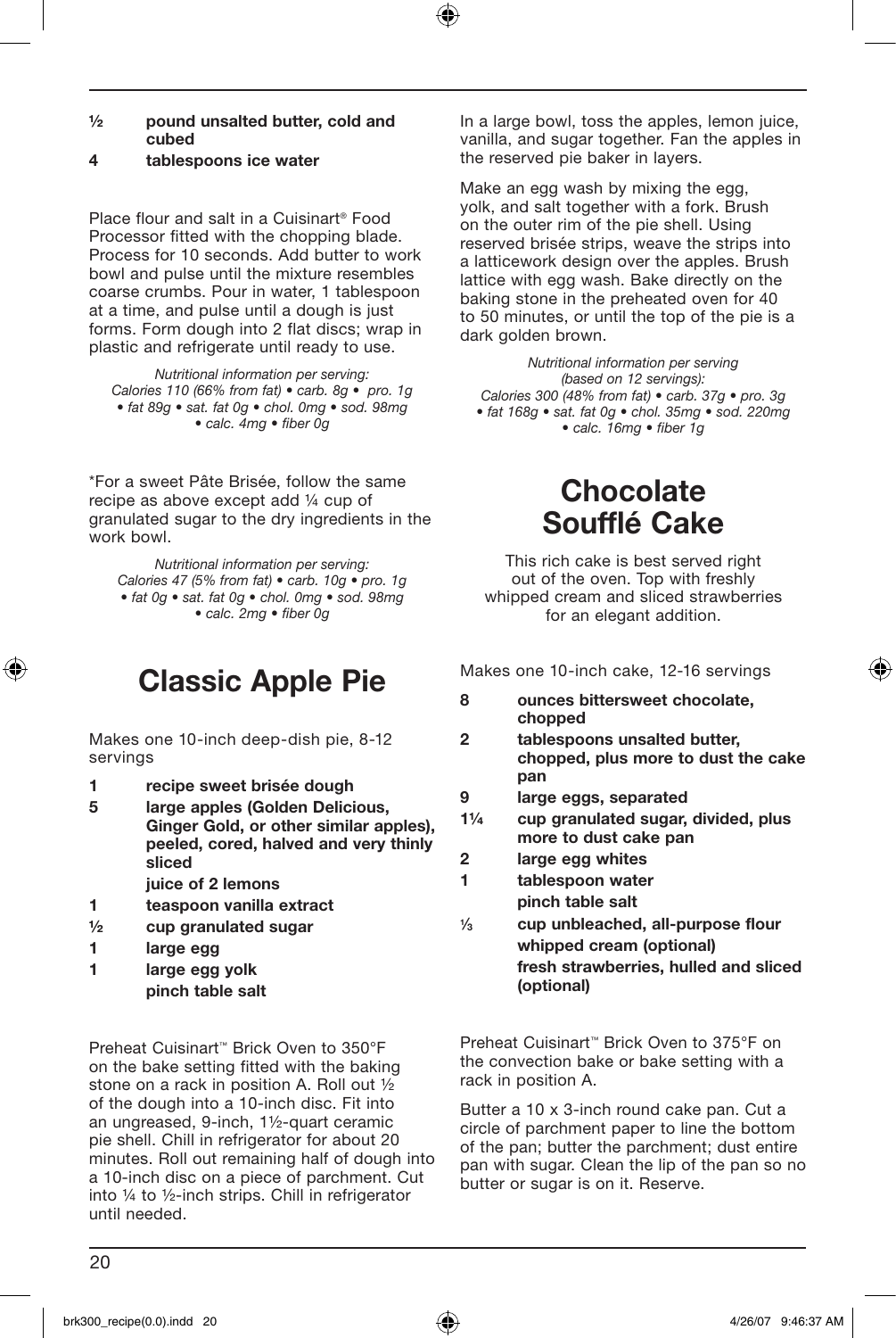In a heat-proof bowl over a pot of simmering water, melt the chocolate and butter. Keep warm; reserve.

In a large bowl, mix the egg yolks and  $\frac{3}{4}$ cup of sugar, using a Cuisinart® Hand Mixer fitted with the whisk attachment, until pale and thickened. Whisk in the cooled chocolate mixture. Reserve.

Wash and dry the whisk attachment well and whip all of the egg whites, water and salt until foamy, about 1 to 2 minutes. Slowly add the remaining sugar and whip to a medium-stiff peak, about 3 to 4 minutes.

Stir a very small amount of the egg whites into the chocolate/yolk mixture. Gently fold ¾ of the whites into the lightened chocolate/ yolk mixture using a large rubber spatula until the ingredients are incorporated. Sift in the flour and gently fold into mixture. Gently fold in the remaining whites.

Pour into prepared pan and bake in the preheated oven for 35 to 45 minutes until cake has puffed and appears dry, but still soft to the touch.

Turn cake out onto serving plate and remove pan and parchment. Top with whipped cream and strawberries, if desired. Serve immediately.

*Nutritional information per serving (based on 16 servings): Calories 194 (43% from fat) • carb. 25g • pro. 5g • fat 10g • sat. fat 5g • chol. 123mg • sod. 43mg • calc. 23mg • fiber 1g* 

## Mascarpone Lemon **Squares**

A twist on a classic, these lemon squares will disappear fast!

Makes 16 servings

- ½ cup pine nuts, toasted
- 1¼ cups unbleached, all-purpose flour, divided
- 1⁄3 cup confectioners' sugar, plus more for finishing
- 1 teaspoon salt, divided
- 2 teaspoons lemon zest, divided (1 lemon)
- 4 large eggs
- ¾ cup granulated sugar
- ½ cup freshly squeezed lemon juice

(about 3 medium lemons)

- ½ teaspoon vanilla extract
- ½ teaspoon baking powder
- ¼ cup mascarpone, room temperature

Preheat Cuisinart™ Brick Oven to 350°F on the bake setting with a rack in position A. Coat a 9-inch square baking dish with nonstick cooking spray; line with 2 pieces of parchment, leaving a 1 to 2-inch overhang on each side. Reserve. Lower temperature to 300°F.

Pulse pine nuts in a Cuisinart® Food Processor fitted with the metal chopping blade until ground. Add 1 cup flour, confectioners' sugar, ½ teaspoon salt and 1 teaspoon zest. Pulse until mixture resembles coarse crumbs. Press into prepared baking dish. Bake in preheated oven for about 20 minutes, or until lightly browned. Remove and reserve. Lower temperature to 300ºF.

In a medium bowl, beat eggs with a Cuisinart® Hand Mixer until lightened, about 30 seconds. Add the sugar and beat until light and thickened, another 30 seconds to 1 minute. Add lemon juice, vanilla and remaining zest and mix to incorporate. Add baking powder, remaining salt, and remaining ¼ cup of flour and mix to incorporate. Gently beat in the mascarpone. Pour on top of prepared crust. Bake at 300° for 25 to 30 minutes, or until set.

Dust with confectioners' sugar before cutting into squares and serving.

*Nutritional information per serving: Calories 178 (49% from fat) • carb. 19g • pro. 4g • fat 10g • sat. fat 4g • chol. 70mg • sod. 182mg • calc. 29mg • fiber 0g*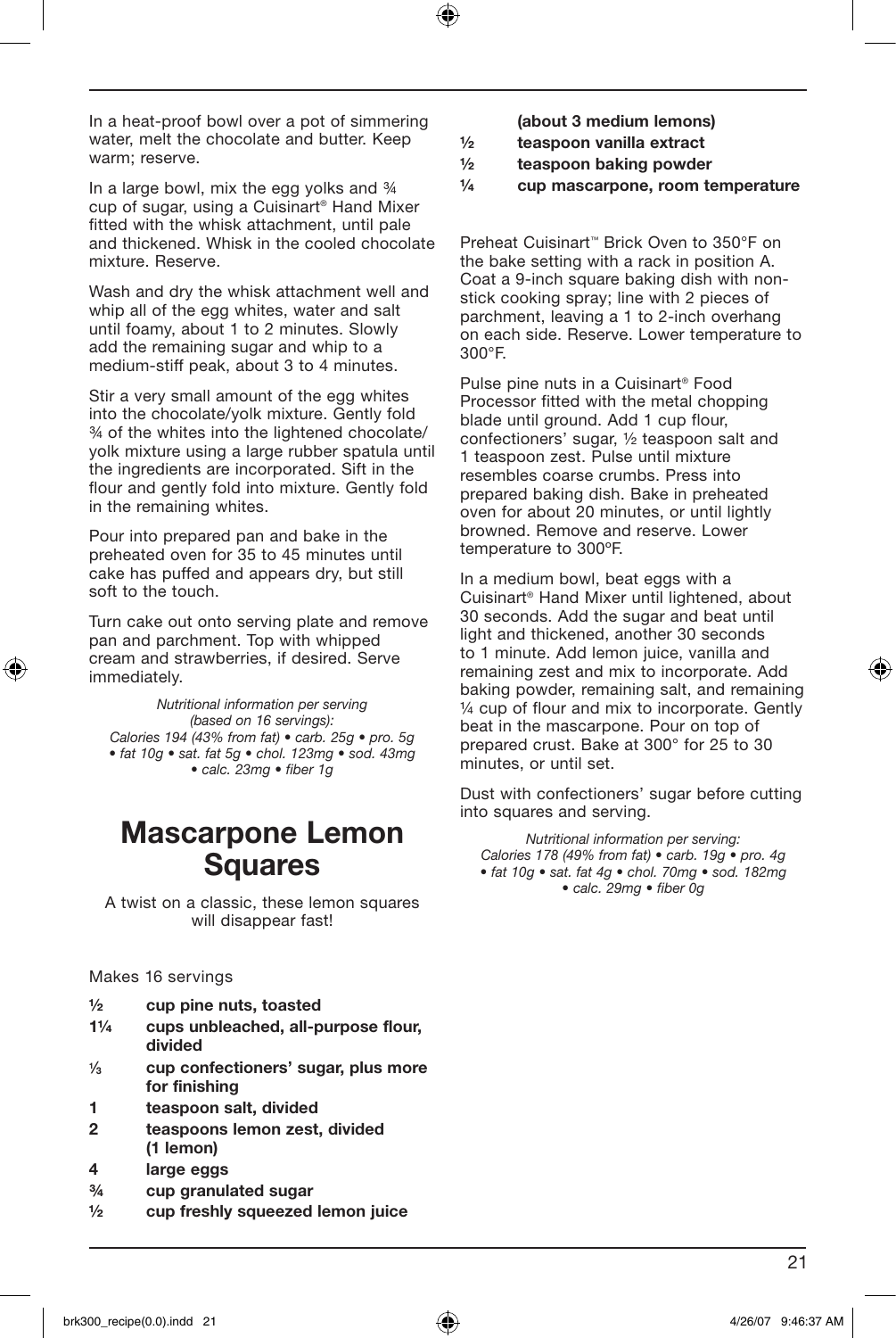©2007 Cuisinart Cuisinart® is a registered trademark of Cuisinart

150 Milford Road East Windsor, NJ 08520 Printed in China

07CU26158 Any trademarks or service marks of third parties used herein are the trademarks or service marks of their respective owners.